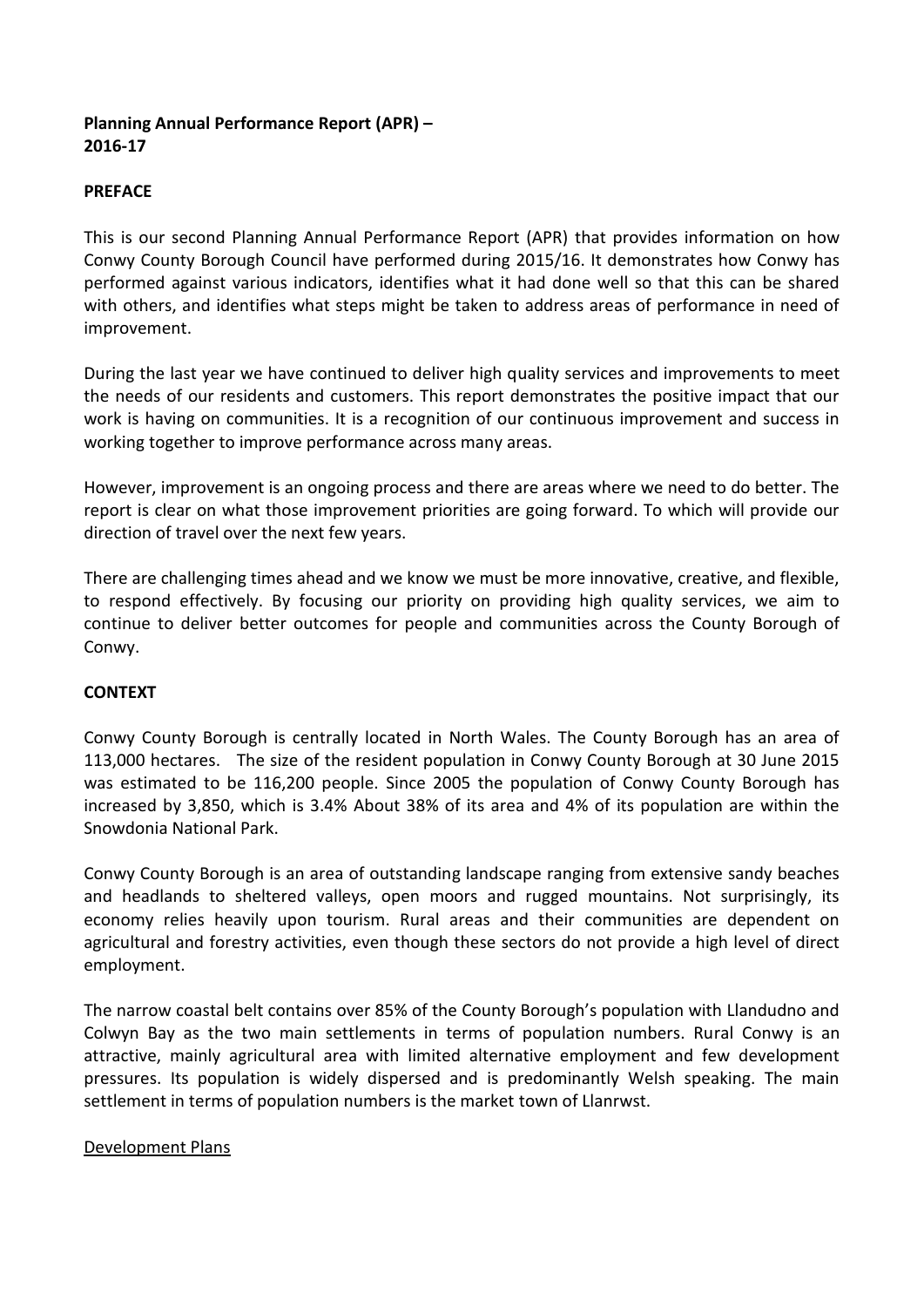The Conwy Local Development Plan (2007 – 2022) was adopted on  $24<sup>th</sup>$  October 2013 and provides the planning framework for the County Borough outside of the Snowdonia National Park Authority (SNPA).

The adopted LDP sets out the key challenges facing Conwy and identifies the Vision, Objectives and the Spatial Strategy for development in the area over the Plan period. It provides a practical and detailed basis for the control of development and use of land, seeks to protect the natural and built and environment and provides incentive to developers and investors through the allocation of land for a diverse range of uses. In delivering the LDP, it is supported by a number of adopted Supplementary Planning Guidance documents, Site Development Briefs and supporting evidence base.

The Council's 2016 LDP Annual Monitoring Report (AMR) concludes that a small number of triggers have been met that now require intervention and review of the LDP. The triggers relate mainly to the Council's requirement to maintain a 5 year housing land supply as per Technical Advice Note 1 (TAN1). The AMR proposes an early review of the LDP as a result, which is 12 months earlier than the statutory 4 year review period. The proposed review detailed in the AMR is subject to a formal Review Report and agreement of the Welsh Government.

## **Place and fit within the community strategy and/or wider strategic and operational activity of the authority.**

The Conwy LDP and supporting vision and objectives has been informed by a hierarchy of documents, including the Council's 'One Conwy' Community Strategy, Corporate Plan and Service Plans. The LDP themes and direction look to contribute positively to the Community Strategy and Corporate Plan outcomes.

The Council are now progressing greater integration between the production of the Wellbeing Plan, LDP Review and Place Plans.

## **Existing and previous major influences on land use (e.g. heavy industrial, agricultural, energy, transport).**

Previous land use pressures have predominantly focussed on housing, general industry, agriculture, retailing and tourism. Whilst the picture looking forward is looking similar, the demand in the economic sectors is changing more so towards higher value office space to meet public service and high tech industries. Land allocated in the current Plan focuses predominantly on the economic, housing, tourism and renewable energy sectors, with new arising need being identified for retailing, smaller general industry units and lands to meet the needs of gypsy and travellers.

In line with the key spatial strategy components of the LDP, development and growth is promoted through the Urban Development Strategy Area (UDSA) which directs approximately 85% of new development to either within or adjacent to existing urban settlements on green and brownfield land along the coastal belt and the inland market town of Llanrwst. These locations are accessible to key facilities and services, are closely linked to employment areas and are supported by a strategic road and rail network. They form the predominant population areas in need of Affordable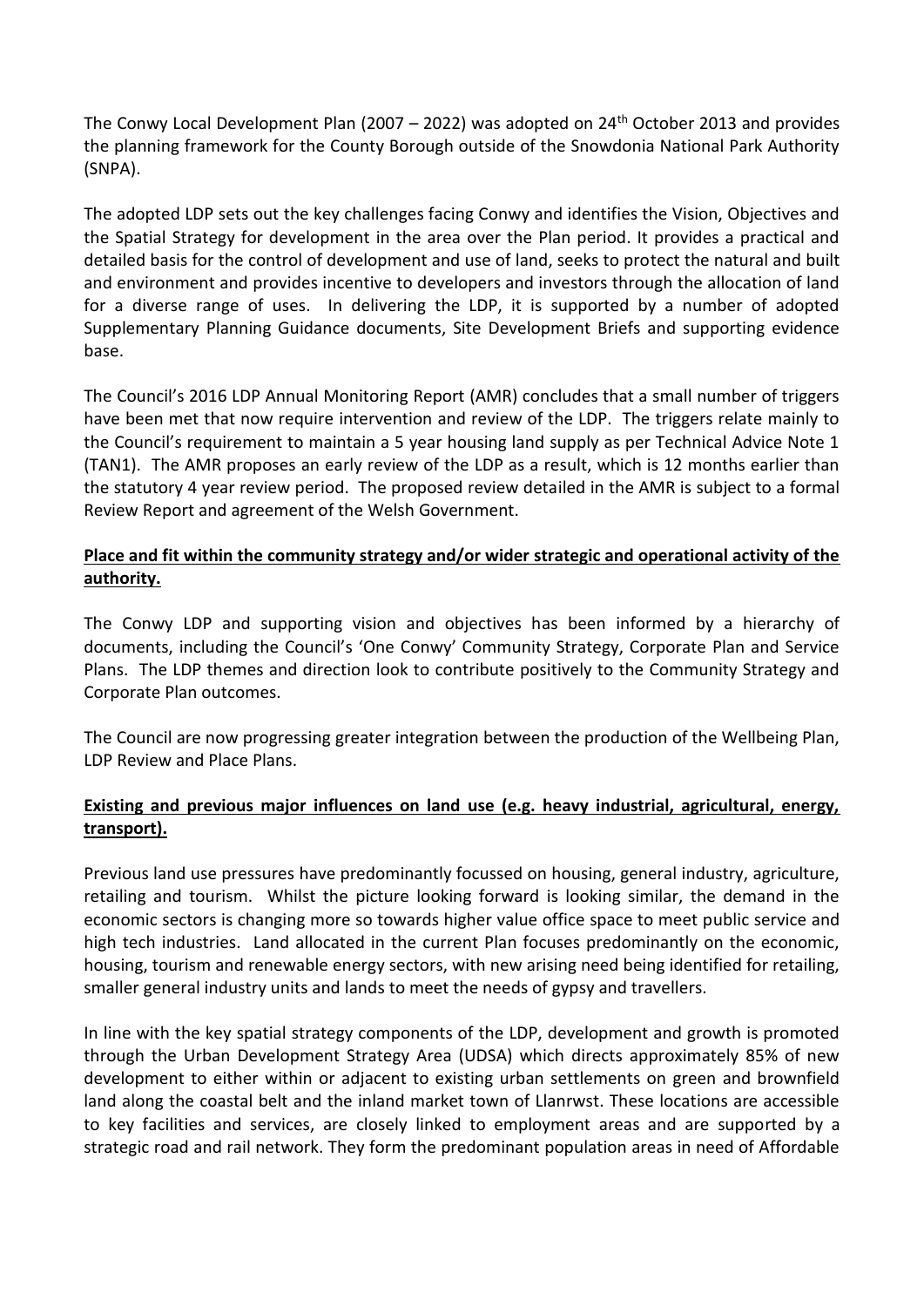Housing for Local Need (AHLN), and they fully utilise the Wales Spatial Plan strategic hub of Conwy, Llandudno, Llandudno Junction and Colwyn Bay.

However, land capacity in such sustainable locations is likely to be a constraint in formulating and reviewing LDPs in the future. The County is constrained by high flood risk levels along the northern coastal corridor, particularly to the east of the County, and topography and landscape quality to the south.

The Plan Area benefits from attractive rural and coastal attributes which support a thriving tourism industry and provide a valuable leisure and recreation resource for residents. Policies within the LDP aim to protect and enhance the character of the countryside, landscape, built environment and the rich biodiversity and geological assets.

The Plan Area contains diverse, high quality landscapes and areas of visual quality from the open moor land of Hiraethog to locally significant spaces around towns and villages. The western boundary of the Plan Area adjoins the Snowdonia National Park. There are two Special Protection Areas (SPAs) and seven Special Areas of Conversation (SACs) which lie partly, or totally, within the Plan Area. SPAs and SACs are of international importance and consequently the European Directives and national policies afford them very high protection. Such sites have been assessed through the Habitats Regulations in preparing the adopted LDP, however, there remains pressure on such landscapes from various development proposals, mainly associated with renewable energy scheme. As such, the LPA has adopted the [Landscape Sensitivity and Capacity Assessment](http://www.conwy.gov.uk/section.asp?cat=11692&Language=1) SPG.

The LDP also seeks to protect and enhance biodiversity on sites of national importance (for example, Sites of Special Scientific Interest). Sites of local importance (such as Local Nature Reserves and Wildlife Sites) are not protected through national policies, but are recognised the LDP due to their local importance. 'Biodiversity in Planning' SPG has been adopted to assist the policy.

There are 25 Conservation Areas in the Plan Area, with 1436 listed buildings, 24 of which are Grade 1, 70 Grade II\* and 1342 Grade II which are vulnerable to development pressure. Through the LDP there is a need for development to take into account the historic built environment, and ensure that design and build quality will help protect, maintain and, where appropriate, improve on this quality in Conwy. As such further SPG documents have been prepared, including 'Buildings and Structures of Local Importance' SPG, Conservation Areas SPG, Enabling Development SPG and Conservation Area Management Plan SPGs for both the towns of Conwy and Llandudno with other drafts being prepared.

The Plan Area covers an area of 1,130 sq. km. with an estimated resident population of approximately 111,700 people. The urbanised settlements of the Plan Area, predominantly along the narrow coastal belt, houses around 85% of the overall population, with the remaining 15% falling within rural settlements. Around 4% of the population of Conwy CBC reside in the Snowdonia National Park, which is located outside of the Plan Area. The coastal town of Llandudno represents the largest populated area (20,000 inhabitants), closely followed by Conwy (14,200 inhabitants), Abergele (10,000 inhabitants), Colwyn Bay (9,700 inhabitants) and Towyn & Kinmel Bay (7,800 inhabitants), all of which are served via excellent road and rail transport links and well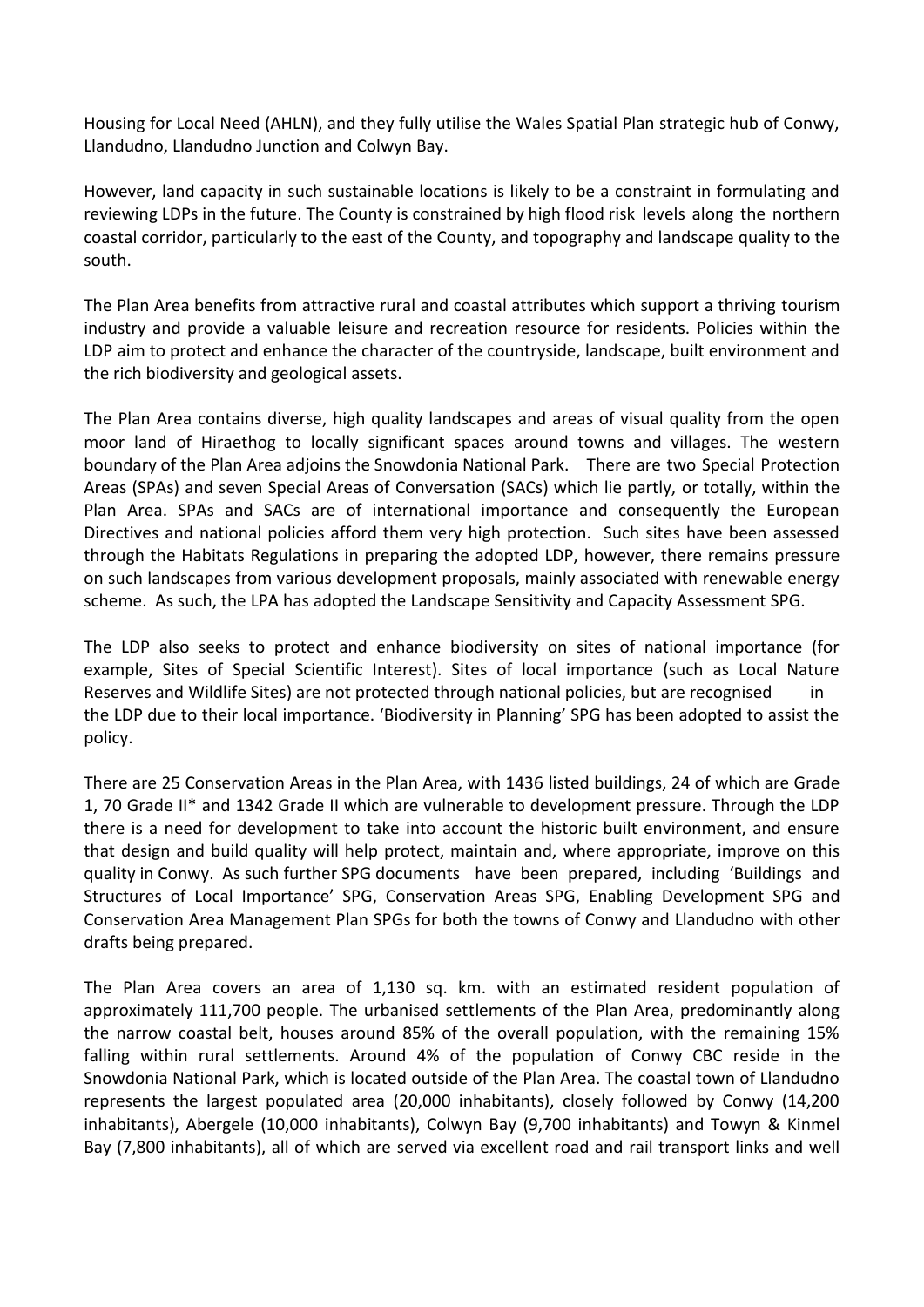established public transport services. The remaining, predominantly inland, rural area contains a number of locally important main villages and hamlets offering key facilities and services.

The LDP was based on population and household data, and population and household projections available at the time of drafting. The LDP assumes a population growth by around 7,850 from the start of the plan period to its end in 2022.

Population and household projections for the LDP were based upon the methodology adopted by WG for 2008-based local area projections of population and household numbers, and used the same official data sources as the WG projections. The projections produced for the LDP varied from the official 2008-based WG projections in using a longer historical population trend from 2009. Having had regard to all these factors, the LDP promotes a sustainable level of growth consisting of between approximately:

 6,520 new housing units with a 10% contingency level of up to 7,170 new housing units to reflect natural population change, household size change and net in migration

 2,350 new jobs with a contingency level up to 2,585 new jobs to reflect natural population change, household size change and net in-migration.

- 1,800 jobs with a contingency level up to 1,980 new jobs to contribute to reducing out-commuting levels.
- 1,875 new affordable housing units (1,000 from new build).

In September 2016, the WG released a new set of 2014 based population projections for Wales. Household projections are also due in early 2017. The projections, which the WG has stressed should not be used in isolation, indicate a fall in the number of new dwellings required per annum from previous projections. This is the case for all majority of Welsh authorities. This has stemmed, to a certain extent, from a change in household formation in addition to reduced population projections. This will need be given further consideration and form part of the evidence base used to inform the LDP review process.

With regards to the new figures, they are very different to 2008 based projections that informed the currently adopted LDP, and this has caused some concern.

It is the nature of projections that they only take what has happened in the past and see what would happen if those trends continue. And if the period from which the trend is measured is anomalous, it may not give the full picture. They present only one possible picture of the future and we can even influence that future by our own decisions. Approval for the development of employment land could attract workers and their families to the area, for example.

We must also bear in mind that the detailed and complex strategies laid out in the LDP were based on a wide range of impact assessments, consultations, research studies, statistical data analyses and policy priorities, of which the household projections form only a part. A shift to the new 2014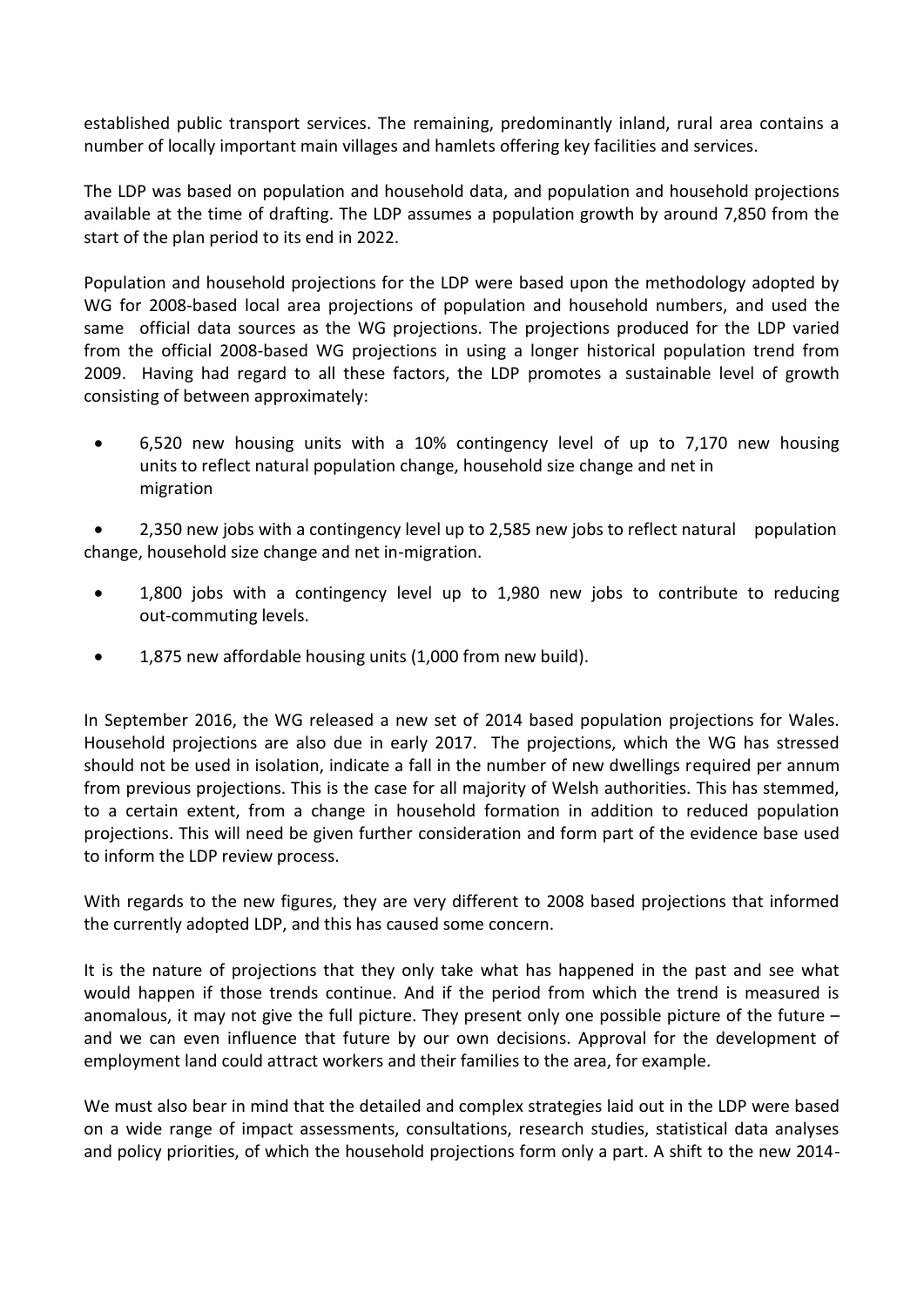based projections for dwelling requirements would require a recalibration of many other targets and policies within the larger Plan.

Clearly, there is a need to consider the new 2014 based projections as part of the evidence base in reviewing the LDP.

#### **PLANNING SERVICE**

The Planning Service is divided into two areas, Development Management and Strategic Planning Policy Services, each are managed by a different Head of Service.

### **Conwy's Management Structure**

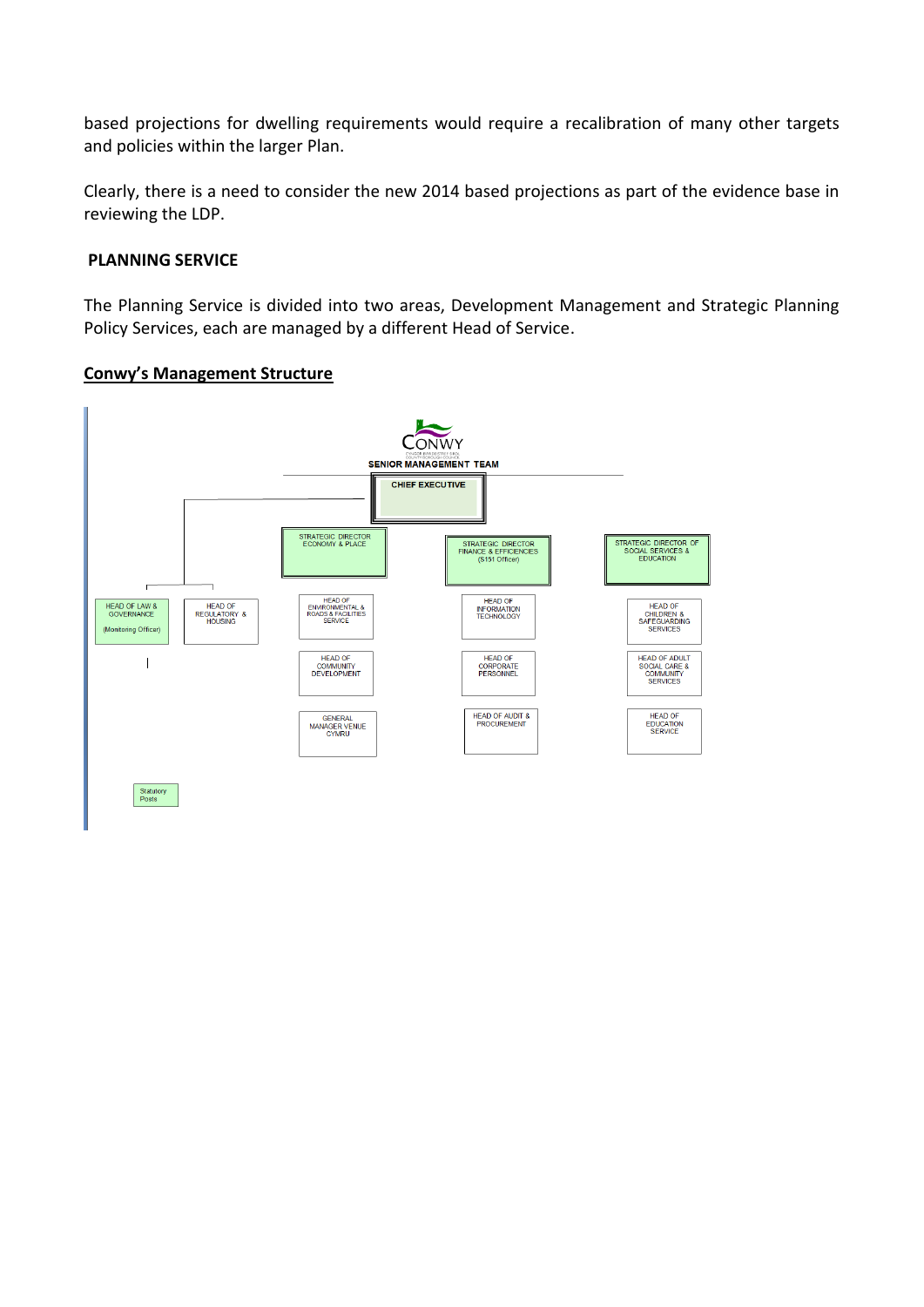## **Regulatory and Housing Structure**



### **Development and Building Control**

The Development and Building Control section comprises of Development Management, Planning Enforcement, Conservation, Tree protection, Building Control and Local Land Charges. This section sits within Regulatory and Housing Services and the Head of Service reports directly to the Chief Executive. The Development Management team are responsible for handling planning applications, planning appeals, breaches of planning control investigations and they also deal with a high volume enquiries which relates to pre-application and permitted development enquiries.

As well as planning functions (excluding planning policy) the Development and Building Control Manager is responsible for managing 31 staff including Building Control and Local Land Charges, with administration and support staff reporting directly to the Development and Building Control Manager.

Development Management (DM) currently has a budget for 2 Principal Officers in Development Management. This is split into area teams (East and West) and within each team there is a Senior Officer, and 2 Planning Officers. There is also a part time Senior Officer who deals with applications in both teams and workload is generated based on demand in each team. There are also 2 administrative support posts (who also deal with Conservation), 2 technical/registration officer posts and 1 Modern Apprentice.

The Planning Enforcement Team consists of a Principal Officer, one Senior Enforcement Officer and 2 part time Enforcement Officers. The Principal Officer also line manages the Conservation Officer, Tree Officer and 1 part time admin support officer.

At times due to work load demands both Planning Enforcement and Development Management share workload and duties where appropriate, to ensure that the service remains efficient and flexible.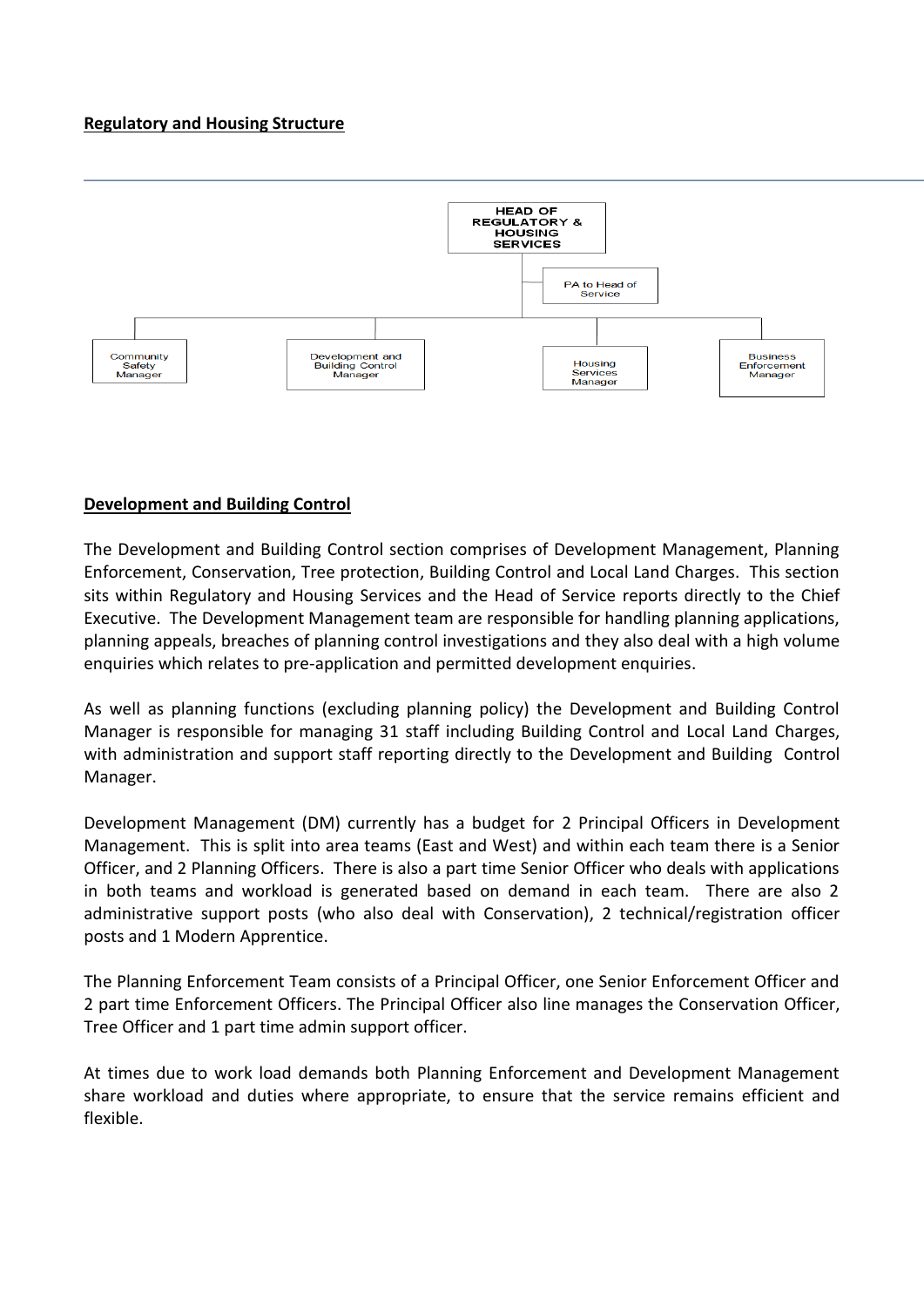#### **Strategic Planning and Communities Structure**



### **Strategic Planning Policy Services**

Strategic Planning Policy Services (SPPS) are not currently co-located in the same building/town as the Development and Building Control Section, although there are future plans to locate both services in the same building. The SPPS consists currently of 12 staff members  $-1 \times$  SPP Manager, 4 x Senior SPP Officers, 1 x SPP Officer, 1 and 1 x SPP Administrative Assistant. The Service has increased to 12 staff members following the arrival of 1 x Principal Community Development Officer, 1 x Rural Community Development Officer, 1 x Community Transport Officer, 1 x Community Rail Officer and 1 x Community Transport Administrative Assistant.

SPPS provides a Strategic Planning Policy support within Community Development Services, which is managed by the Head of Community Development Service, who reports directly to the Strategic Director for Economy and Place. The section have recently undergone a re-structure and this now includes the Community Development and Community Transport functions. This structure helps with the formulation of place plans as we review the LDP.

#### **Links with other Council projects**

There are a number of wider corporate priorities that impact upon the planning service which the Planning Service is involved with and this includes: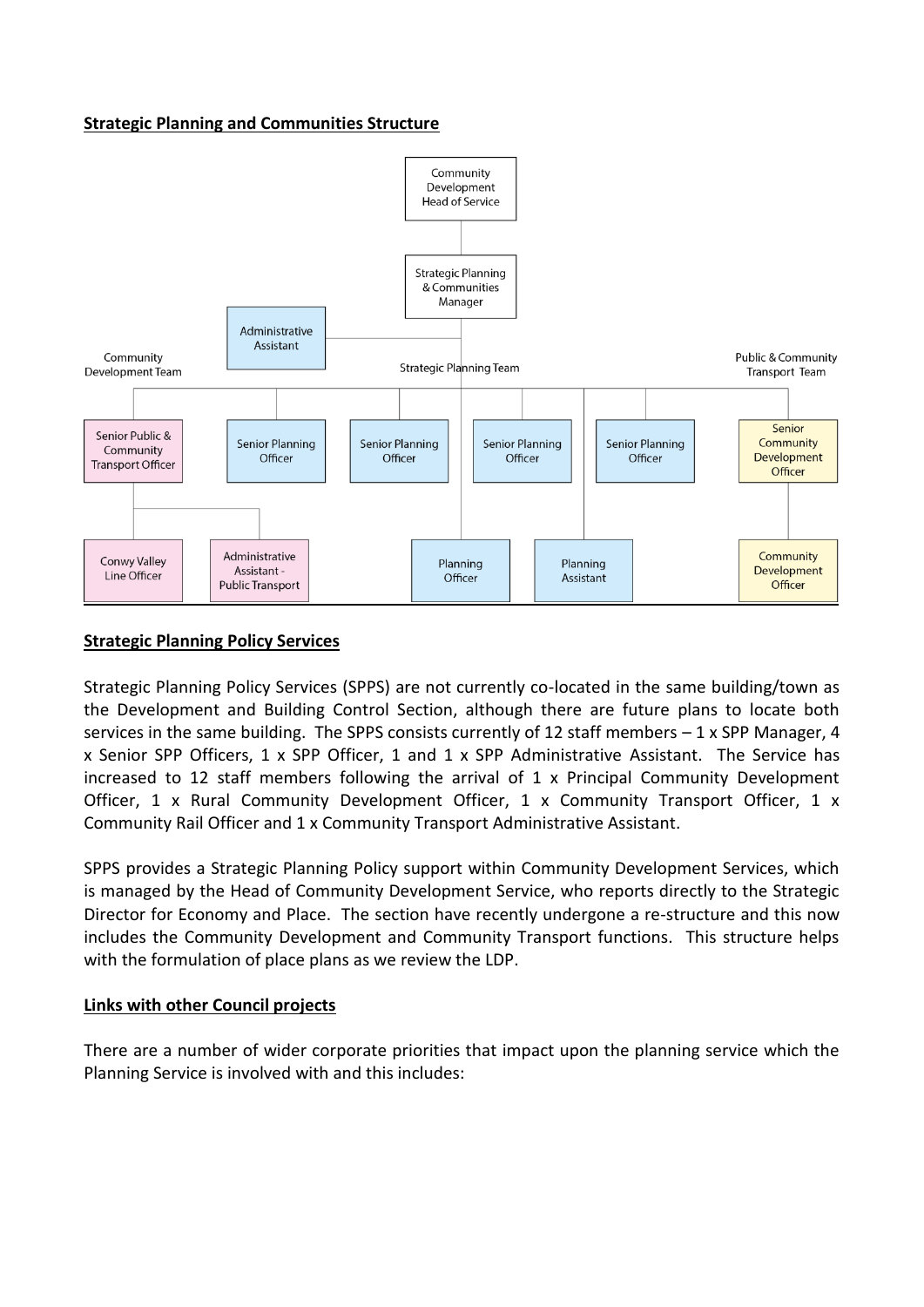#### **Service improvement**

The authority strives for continuous improvement and each Service has to report and participate in mid year and yearly performance reviews.

#### **Estate Management**

In response to budget pressures, and a wider desire to use our assets responsibly, the Council is undergoing a process of reviewing its estates portfolio and looking at ways to operate more efficiently and improve service for customers, such as consolidating staff services onto fewer sites. The planning service plays a key role in enabling best use of/return from those assets.

As part of this exercise both Development Management and Strategic Planning Policy have been involved in discussions regarding the development of new office accommodation in the centre of Colwyn Bay could potentially result in decommissioning up to thirteen existing offices and reduce the Council's footprint by 30%.

### **Strategic Sites Development Team**

The Strategic Sites Development Team has been set up to look at key sites within the County. The Development Team consists of a range of key officers within the authority and on occasion these meetings are attended by Welsh Government officials. The aim of the group is to develop an action plan and provide advice to assist in the deliverability of key sites coming forward.

#### **Modernisation Programme**

There are changes being implemented to the way Conwy operates by rolling out "Conwy workwise". The Corporate plan objective is *"We will endeavour to improve service and meet our saving targets by modernising the way we work and reviewing where we work from (office accommodation)."* Various changes are being implemented and this also includes a modernised website and a shift in developing more electronic systems to provide a more efficient and effective service.

#### **Development Team**

For complex or major applications the service provides a facility for pre-applications enquiries to be considered as part of a round table meeting with key consultees. This has helped build positive relationships with everyone involved in the process and helps all parties to understand each other's objectives and priorities.

#### **Development viability advice service**

In addition to the pre-application service, this facility is in place to discuss the viability of a proposed development scheme and provide developers with a formal response detailing the level of planning obligations that would be required to support a planning application as per the Council's adopted [Planning Obligations Supplementary Planning Guidance](http://www.conwy.gov.uk/section.asp?catid=11353) (e.g. Affordable Housing, Open Space, Education, etc.). The Strategic Planning Policy Service use a recognised Development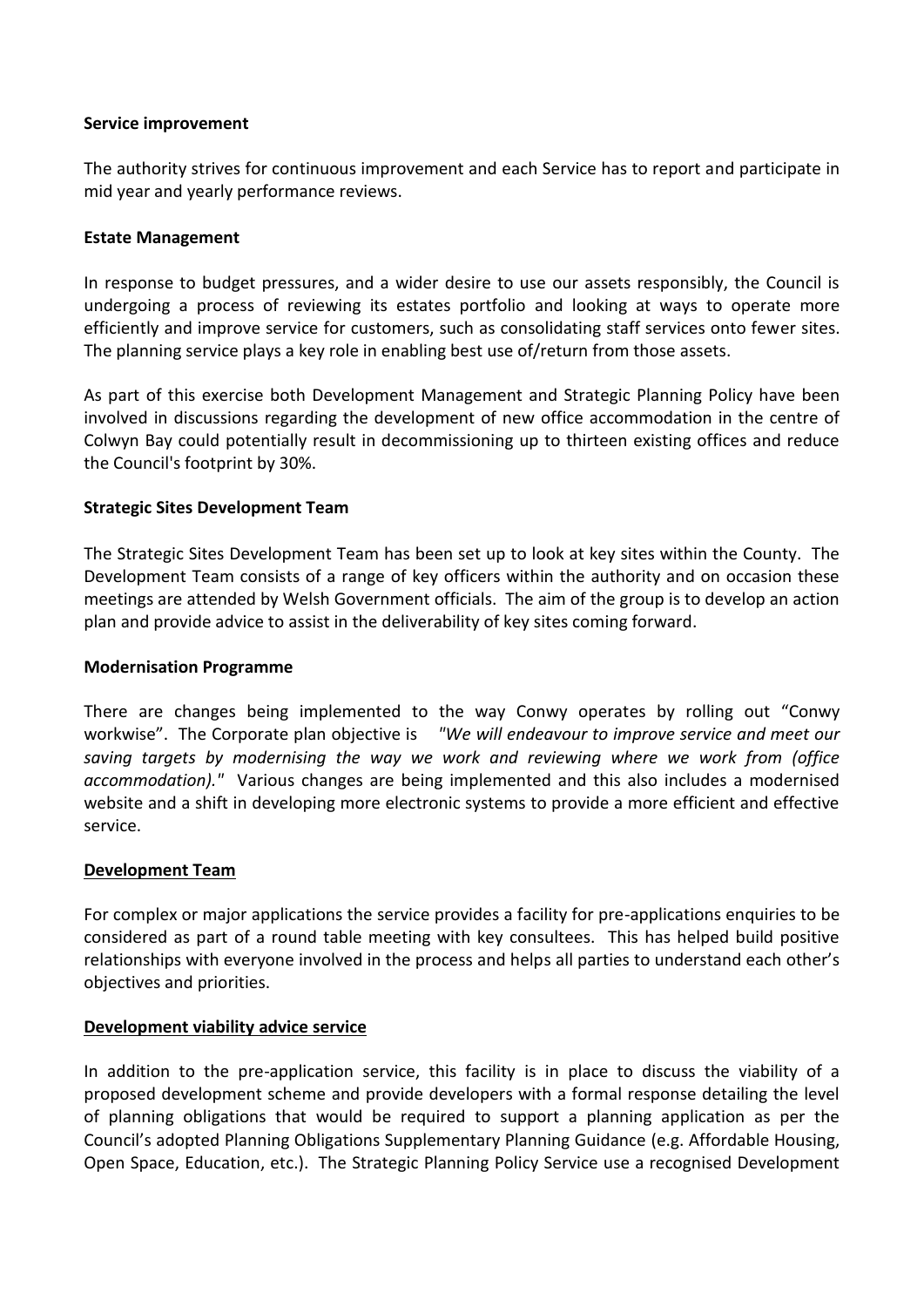Viability Appraisal Toolkit to assess a schemes viability having considered various costs and revenue. It is not mandatory for developers to use the service. However, the service will create greater certainty for developers in progressing schemes and planning applications.

## **Budgets**

The chart below provides information over a 5 year period income which has increased particularly in the last year. All the budgets predominantly relate to staff costs. This can be linked in part to the adoption of the LDP and submission of major applications. In addition the fee increase in 2015/16 and new application types is also attributable.

| <b>Planning Application Fees - Income against Budget</b> |         |         |         |         |         |         |  |
|----------------------------------------------------------|---------|---------|---------|---------|---------|---------|--|
| <b>Operating budget</b>                                  | 2010/11 | 2011/12 | 2012/13 | 2013/14 | 2014/15 | 2015/16 |  |
| <b>Budgeted income</b>                                   | 574.340 | 599.340 | 578.990 | 658,900 | 676.965 | 692.490 |  |
| Actual income                                            | 475,000 | 475,000 | 420,000 | 420,000 | 420,000 | 588,000 |  |
|                                                          | 381.914 | 451.088 | 417.813 | 483.725 | 449,410 | 463,319 |  |
|                                                          |         |         |         |         |         |         |  |

| Land Charges Fees - Income against Budget |         |         |         |         |         |         |  |
|-------------------------------------------|---------|---------|---------|---------|---------|---------|--|
| Operating budget                          | 2010/11 | 2011/12 | 2012/13 | 2013/14 | 2014/15 | 2015/16 |  |
| <b>Budgeted income</b>                    | 139.790 | 139.790 | 158.540 | 161.850 | 153.630 | 177.680 |  |
| Actual income                             | 142.250 | 142.250 | 154.000 | 154.000 | 153.630 | 177.680 |  |
|                                           | 163.169 | 160.623 | 145.129 | 189.144 | 194.673 | 194.549 |  |
|                                           |         |         |         |         |         |         |  |

| <b>Building Control fees - Income against Budget</b> |         |         |         |         |         |         |  |
|------------------------------------------------------|---------|---------|---------|---------|---------|---------|--|
| <b>Operating budget</b>                              | 2010/11 | 2011/12 | 2012/13 | 2013/14 | 2014/15 | 2015/16 |  |
| <b>Budgeted income</b>                               | 338,580 | 315.460 | 306,700 | 302.440 | 301.380 | 339,710 |  |
| Actual income                                        | 240,000 | 229,260 | 216,740 | 212,530 | 235,330 | 265,040 |  |
|                                                      | 220.722 | 179.687 | 226.654 | 245,500 | 227.737 | 242.199 |  |
|                                                      |         |         |         |         |         |         |  |

| <b>Planning Policy</b> |         |         |         |         |         |         |  |
|------------------------|---------|---------|---------|---------|---------|---------|--|
| Operating budget       | 2010/11 | 2011/12 | 2012/13 | 2013/14 | 2014/15 | 2015/16 |  |
|                        | 256,000 | 256,000 | 528.660 | 264,000 | 272.320 | 319,000 |  |

The Planning Policy Service budget is predominantly staff related and as such staffing is under pressure as we are required to find savings year on year. A new 2016 Business Case is currently being considered by the LPA to undertake the review of the LDP. As the Service now included Public and Community Transport and Community Development, there are new pressures arising to cut public transport services (e.g. bus contracts) in making savings required for the Council.

Budget reductions and the prospect of change means that many Services across the Council are currently re-organising, transforming and losing posts. The Chief Executive has recently conducted a review of senior management arrangements within the Council; prompted by the need to identify savings in the current financial climate and also to ensure that management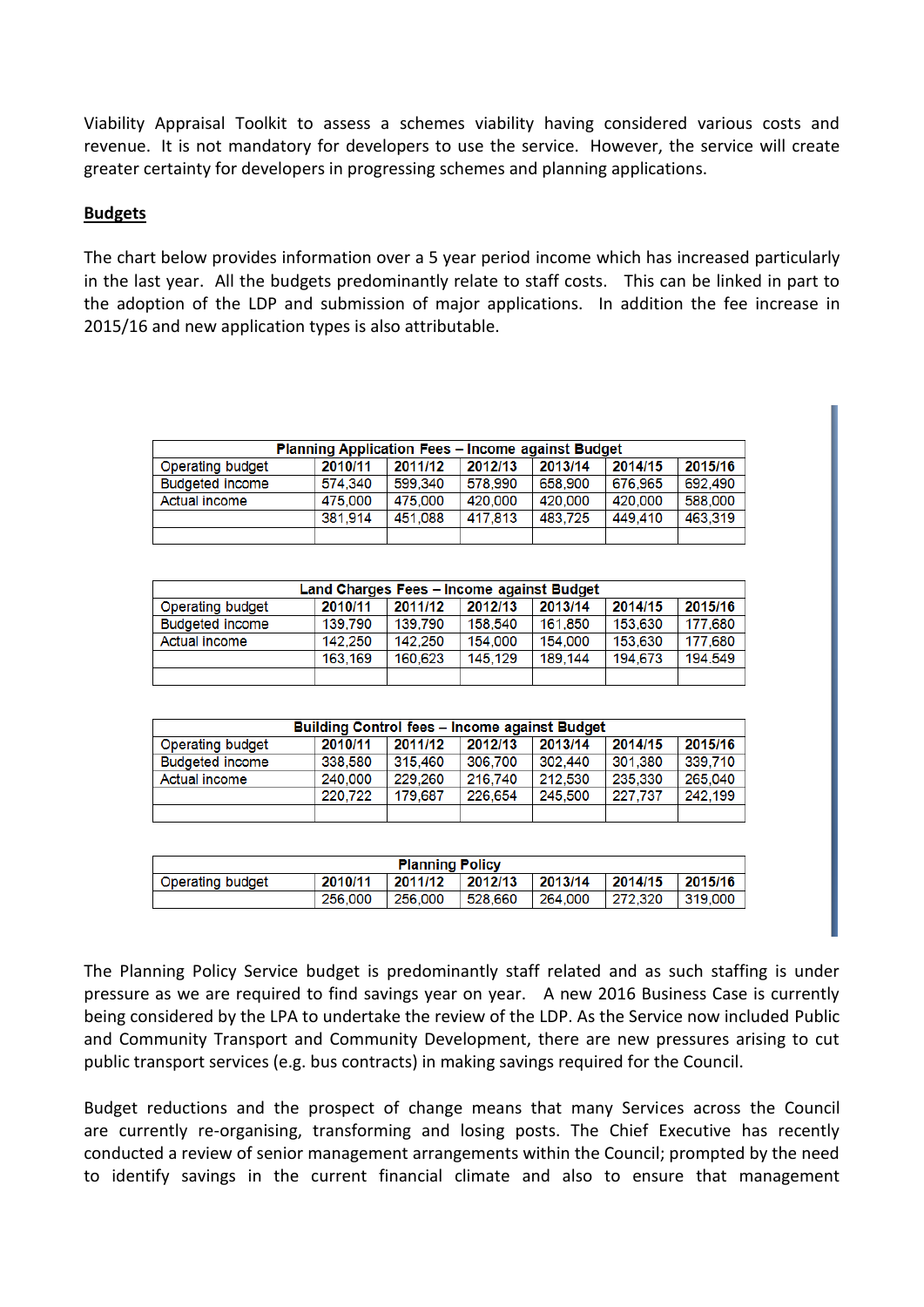arrangements remain fit for purpose. Further restructures are likely as the authority strives to deal with the financial efficiency savings in an efficient and effective manner.

Within Regulatory and Housing Services there has been a great deal of change within this Service and a restructure has recently taken place which has resulted in a number of posts at varying levels being made redundant. Within Development and Building Control a number of key officers who have left or retired in recent years have not been replaced. A number of administrative and support posts have also been lost. In other sections such as Planning Enforcement and Development Management some officers have reduced the hours that they work by up to 50%.

There is a constant need to ensure that the service remains fit for purpose but equally, in the current difficult financial climate, there is a need to make efficiency savings. Collaborative working is being developed with Minerals and Waste planning applications and policy advice being provided by the North Wales Minerals and Waste Service operated by Flintshire CC. North Wales Planning Officers Group has also identified areas where collaborate working can be developed and scoping exercises and discussions are taken place around Natural Environment in-conjunction with Natural Resources Wales and Built Heritage functions, with input from Cadw.

The Strategic Planning Policy Service underwent a Peer Review in 2012 involving the Welsh Local Government Agency, Welsh Government and experienced Peers. The review resulted in a number of recommendations for the Service, including better ways of working, efficiencies and LDP progression. The Service has since been subject to a review and restructure, resulting in efficiency savings overall, but a more focussed Service in delivering an up-to-date Planning Policy Framework for Conwy. The new proposals to bring in Community Development Officers will further strengthen the team and assist greatly in delivering planning reform.

## **Staff resources**

Staff resources have significantly depleted in areas such as Planning Enforcement, Conservation and Administration, although there has been relatively little change in Development Management. Within the reporting period the service offered by Planning Enforcement has been affected and the team are only able to deal with customer driven complaints, with little or no proactive work being carried out which can effect customer's expectations. Over the last year there has been particular strain on the Planning Enforcement Service due to long term sickness of officers within the team. Maintaining the level of public and customer expectations is challenging but staff have adapted to the changes and demands upon them by being more flexible in their approach

Other key posts such as the Senior Landscape Officer post has not been replaced but there is a risk to the authority of not having this post on the structure and collaborative options for Landscape advice are being explored. In 15/16 the Planning Enforcement generated £28,734 income arising from the submission of retrospective applications.

Staff development and training is a corporate priority and training needs and development is being dealt with through the PDR process. There are a range of Corporate training courses being provided but Planning Officers are being encouraged to look at free training opportunities provided by the RTPI to ensure that they manage to the necessary CPD to maintain their essential professional accreditation. Planning Committee members also receive regular training updates.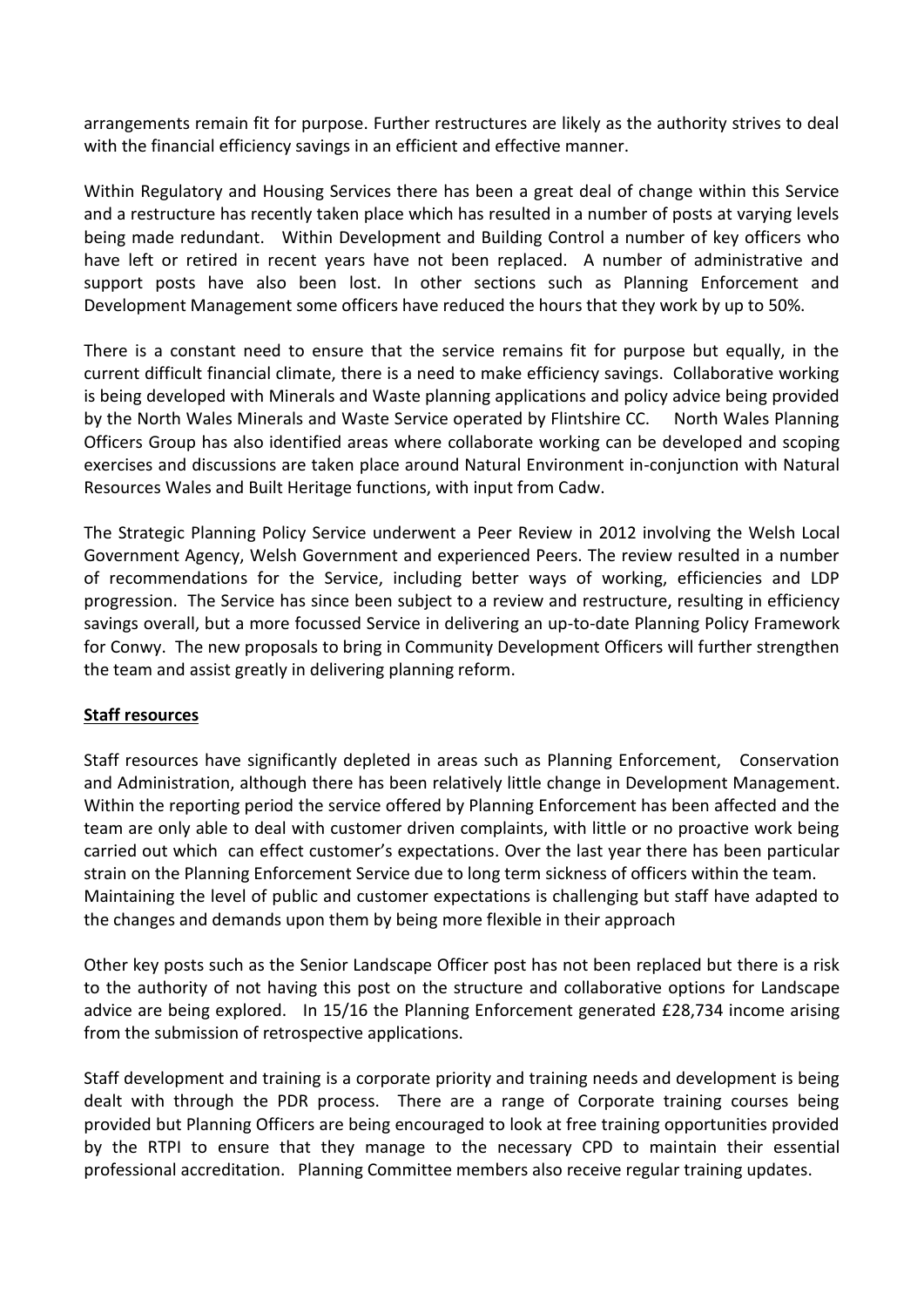Funding the LDP review to adoption is a significant cost and has required a business case to support. As set out in the Council's 2015 and 2016 Annual Monitoring Report and as advised by Welsh Government, the increased planning application fees should be accompanied by improved planning services, including ensuring LDP adoptions and reviews. However, as a result of WG changes there has been a significant increase in procedures and new application types such as the discharge of condition applications, living decision notices, etc. and as a result the Council have had to adopt to new procedures for dealing with these changes and this has increased their workload, which has put a strain on the team particularly the "front end" - administrative process. It is therefore too early to say if the increase can be put towards the LDP review costs. This will need reviewing as we progress.

## **YOUR LOCAL STORY**

Subject to starting the review of the LDP, work continues within the SPPS in ensuring an up-to-date Planning Policy framework for Conwy. A programme management structure has been put in place to deliver the Service and its work areas. The LDP Programme Board acts as the overarching management board, which is chaired by the Council's Corporate Director for Economy and Place. In anticipation of the Review, an LDP Task and Finish Group and Sub Groups are being formulated t oversee the review process.

A programme of work for preparing supplementary planning guidance documents and site development briefs is in place, with various subject areas having been adopted since the introduction of the LDP (refer to [www.conwy.gov.uk/ldp](http://www.conwy.gov.uk/ldp)). In anticipation of the review and to inform the AMR, the team are continually working on updating evidence base and monitoring (e.g. employment land review, retail study, JHLAS, open space assessment, community facilities assessment, housing mix assessment, etc).

The SPPS have now progressed the Community Infrastructure Levy via the political process, with adoption planned for mid 2017. To date this has involved the gathering of evidence and preparation of an Infrastructure 123 List and viability Assessment. The Service is working with Denbighshire County Council Policy Service to align work areas, undertake joint Examination in Publics and make efficiency savings.

Following a successful Welsh Government grant application, SPPS are also project managing the procurement and site delivery for a new gypsy and traveller residential site in Conwy. This has involved working in partnership with Cartrefi Conwy and the Gypsy and Traveller Residents Association. The construction has now finished and the gypsy and traveller community is living on site.

The Service continues to also undertake the general work areas, including responses to planning applications, consultations, enquires, attending meetings and committees, but also is now starting to work at a greater community level having considered the implications of the Planning Act 2015. The Service are currently leading on the preparation of the Abergele Placemaking Plan, with the objective of rolling out the approach to other settlements within the County Borough. We are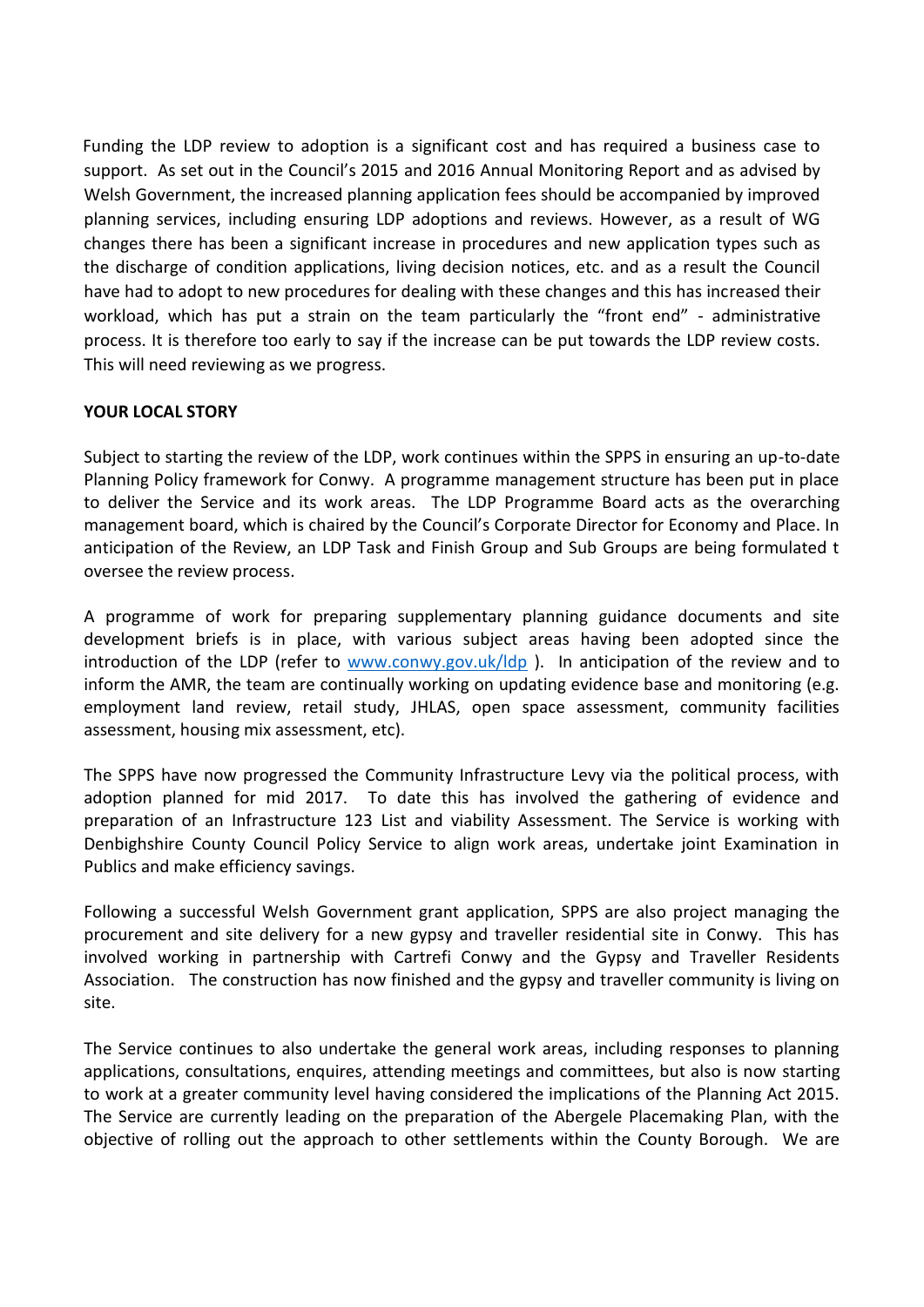working closely with Planning Aid Wales and Welsh Government with regards to Place Plans and the approach.

#### **Annual Monitoring Report**

The Conwy LDP was adopted in October 2013. The statutory review period is October 2017. However, as a result of the 2016 AMR (attached) an early review of the LDP is proposed, mainly as a result of a declining 5 year housing land supply situation from 4.0 years in 2015 to 3.7 years in 2016. The review is subject to a formal Review Report and Welsh Government approval. The Council has established a Task and Finish Group and Sub Groups in preparation of the review.

Other key issues relate to a lack of affordable housing and employment delivery in line with strategy. However, having considered various factors, including significant contextual changes from a national, regional and local level, together with the LDP policy monitoring analysis, the 2016 AMR triggers a review.

## **Workload**

The table below shows that planning applications over the last 3 years:

| Year                 | <b>No. of Applications</b><br><b>Received</b> |
|----------------------|-----------------------------------------------|
| Apr 2013 to Mar 2014 | 846                                           |
| Apr 2014 to Mar 2015 | 882                                           |
| Apr 2015 to Mar 2016 | 900                                           |

Generally applications levels haven't changed significantly although there has been an increase in applications recorded recently. Caseloads for a DM planning officer are roughly in the region of 40 applications at any given time. The Senior Officers deal with approximately 25 applications and around 10 applications for a principal officer but this is dependent on complexity and other service demands. This is in addition to providing pre application and permitted development advice, defending appeals and covering a duty officer service on a rota basis.

Case loads for the Enforcement Team are not comparable as the Enforcement Officers tend to have a higher caseload. This is because some enforcement cases can be closed following an initial assessment or visit site visit if no breach is found. However other cases can take far longer to deal with if they are complex or an enforcement notice is served and an appeal lodged, and/or if the matter needs to be referred to the Court etc.

Administrative/support staffing levels have decreased significantly in the last 2-3 years, professional staffing levels within Development Management has also decreased with more staff working parttime. Whilst the authority is able to provide a good service, there are strains on resources at the "front end" of the process and at times of leave or sickness this does put a significant strain on the Service to meet determination deadlines.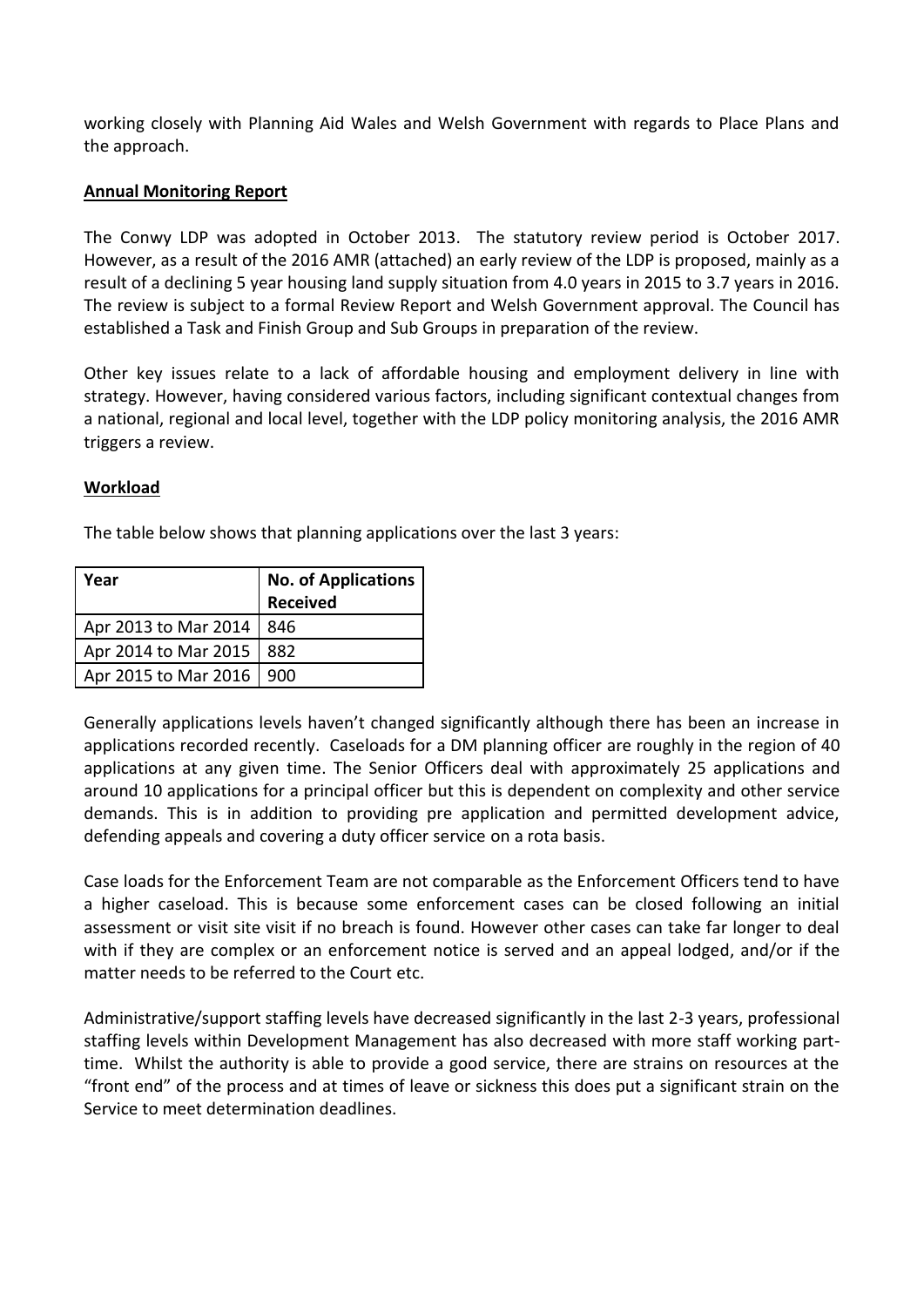Due to efficiency savings/cuts specialist positions have been lost in Landscape and Conservation. The North Wales Planning Officers Group are looking at regional collaboration for both Natural and Built heritage. Whilst this is an early stages, this is seen as positive way forward

Planning Policy workloads continue to concentrate on site development briefs, evidence monitoring and preparation, Community Infrastructure Levy, developer negotiations, site development viability appraisals, supplementary planning guidance and early work related to the LDP review.

We have introduced charging for pre-application advice and we are working towards charging for Tree and Conservation Officer advice will also be implemented shortly. A Section 106 monitoring group has been set up to ensure that any monies required by Planning agreements are received on time. A Section 106 Protocol has also been adopted to ensure monies received benefit local communities. The 106 Monitoring Group comprises key stakeholders to ensure that the money is used in priority areas. In due course their role will encompass CIL. Additionally, the Policy Service promote a Viability Appraisal Service, which is proving every worthwhile in ensuring deliverable developments and planning obligation negotiations.

Currently Conwy has a housing land supply of 3.7 years and it is unlikely that there will be a 5 year supply until the LDP is reviewed which is likely to take a few years to go through the review and adoption process. This places significant pressure on the authority to deal with speculative type major applications on unallocated sites outside the settlement boundary.

The Planning Policy Service will be preparing a statutory Delivery Agreement for the review process, which will take into account resource implications (staffing and financial). A reduction in staffing to deliver the review and overall Service will place significant risk and pressure on the Service to plan for our statutory requirements under the new Planning Act 2015, there is an additional requirement to prepare Place Plans throughout the County Borough, which involves significant community engagement. This is likely to place pressure on the community development and planning officers as we go through the review process.

Since July 2013 all Planning Applications and representations submitted in connection with these applications are available to view on our website. This provides a more transparent service to the Public. It also allows applicants, members of the public and consultees etc to be able to access the information quickly and to comment on any new information that comes forward. It has reduced demand on Planning Officers to respond to update requests from the public and agents.

In March 2016, Welsh Government has introduced a Statutory pre-application process, this works well, in addition with major or complex applications we have operated, for a number of years, a development team approach which enables key stakeholders in the planning process an opportunity for early engagement with the developer.

The authority has also recently introduced a Local Validation List for major applications. This will come into effect on  $1<sup>st</sup>$  January 2017. This will front load the planning application process and ensure that all the correct documentation and supporting information is submitted at an early stage in the planning process and inform applicants as to what is expected with certain types of application to help avoid refusals and speed up the application process by avoiding unnecessary delays. Having all the information at an early stage will cut down the need to defer the application as it waits for applicants and agents to prepare outstanding information.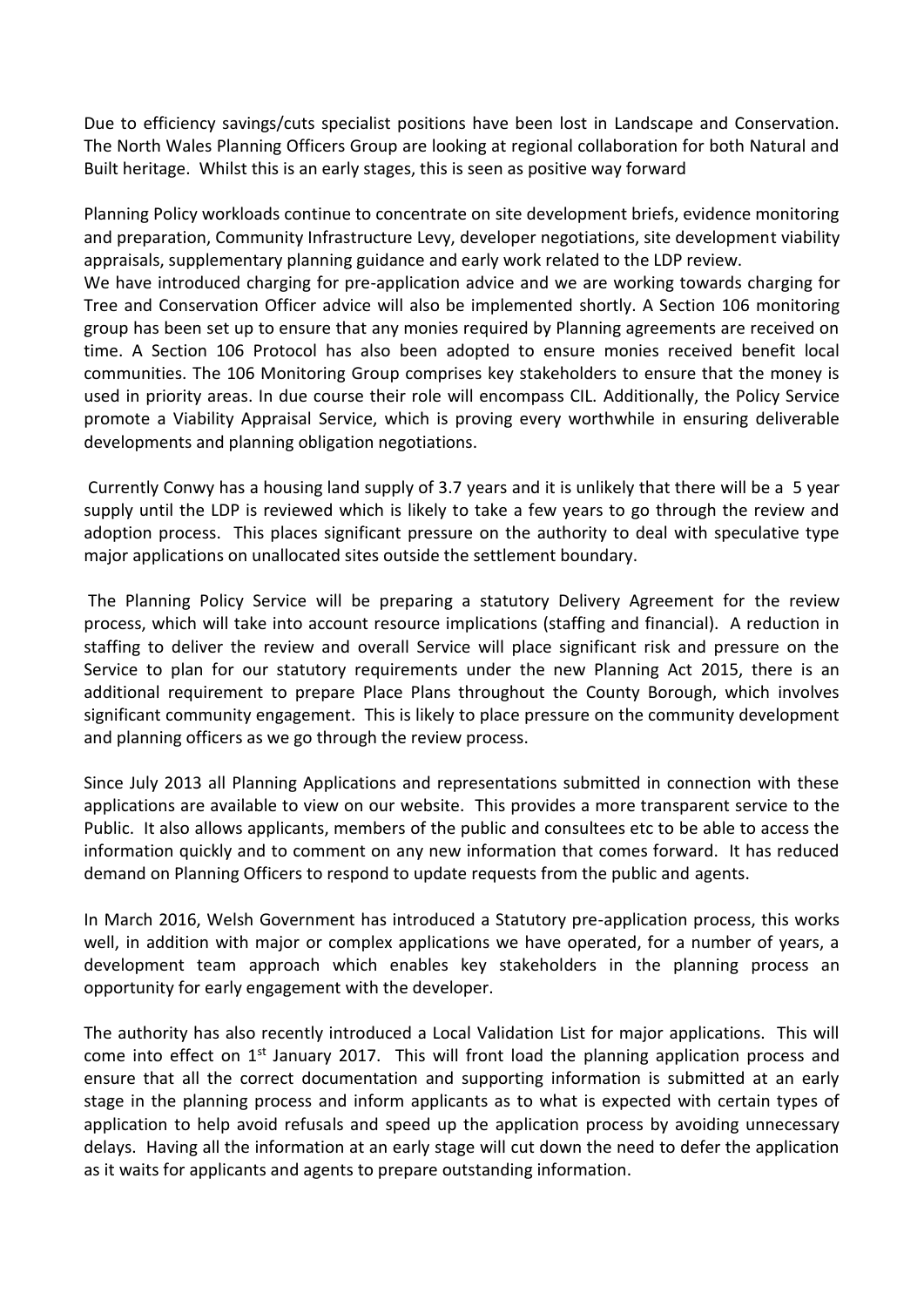The "development team approach" has been in operation for a number of years and is advocated in the LDP as an approach that is carried out at Conwy. This approach works well with good customer feedback. Co-ordinated input from key stakeholders is crucial to an effective planning process.

As well as moving forward with pre-application advice charging, agents forums will be arranged in the near future to discuss key concerns about the Planning process with agents.

A review of the LDP will commence shortly and work continues within the SPPS in ensuring an upto-date Planning Policy framework for Conwy. A programme management structure has been put in place to deliver the Service and its work areas. The LDP Programme Board acts as the overarching management board, which is chaired by the Council's Corporate Director for Economy and Place.

A programme of work for preparing supplementary planning guidance documents and site development briefs is in place, with various subject areas having been adopted since the introduction of the LDP (refer to [http://www.conwy.gov.uk/ldp\)](http://www.conwy.gov.uk/ldp). In anticipation of the review and to inform the AMR, the team are continually working on updating evidence base and monitoring (e.g. employment land review, retail study, JHLAS, open space assessment, community facilities assessment, housing mix assessment, etc).

The SPPS are progressing the Community Infrastructure Levy via the political process and will be seeking to adopt the CIL by mid 2017. To date this has involved the gathering of evidence and preparation of an Infrastructure 123 List and viability Assessment. The Service is working with Denbighshire County Council Policy Service to align work areas, undertake joint Examination in Publics and make efficiency savings.

Following a successful Welsh Government grant application, The SPPS are also project managing the procurement and site delivery for a new gypsy and traveller residential site in Conwy. This has involved working in partnership with Cartrefi Conwy and the Gypsy and Traveller Residents Association. The construction period has now completed and the families are living on site.

In assisting the delivery of the LDP growth strategy, the Service have also established an LDP Site Project Team, where developer pre-application meetings are encouraged. In addition, a new charging schedule for undertaking Development Viability Appraisals has been introduced, providing developers with the opportunity to discuss viability issues earl in the process, which in turn has proved successful in providing developers with certainty in progressing applications. Further guidance is currently being rolled by the Service to encourage delivery of the growth strategy, including a Site Allocations Prospectus, Speculative Development Guidance Note, Employment Land Delivery Protocol and a web-based Submit a Site Form.

The Service continues to also undertake the general work areas, including responses to planning applications, consultations, enquires, attending meetings and committees, but also is now starting to work at a greater community level having considered the implications of the Planning Act 2015. The Service are currently leading on the preparation of the Abergele Placemaking Plan, with the objective of rolling out the approach to other settlements within the County Borough. We are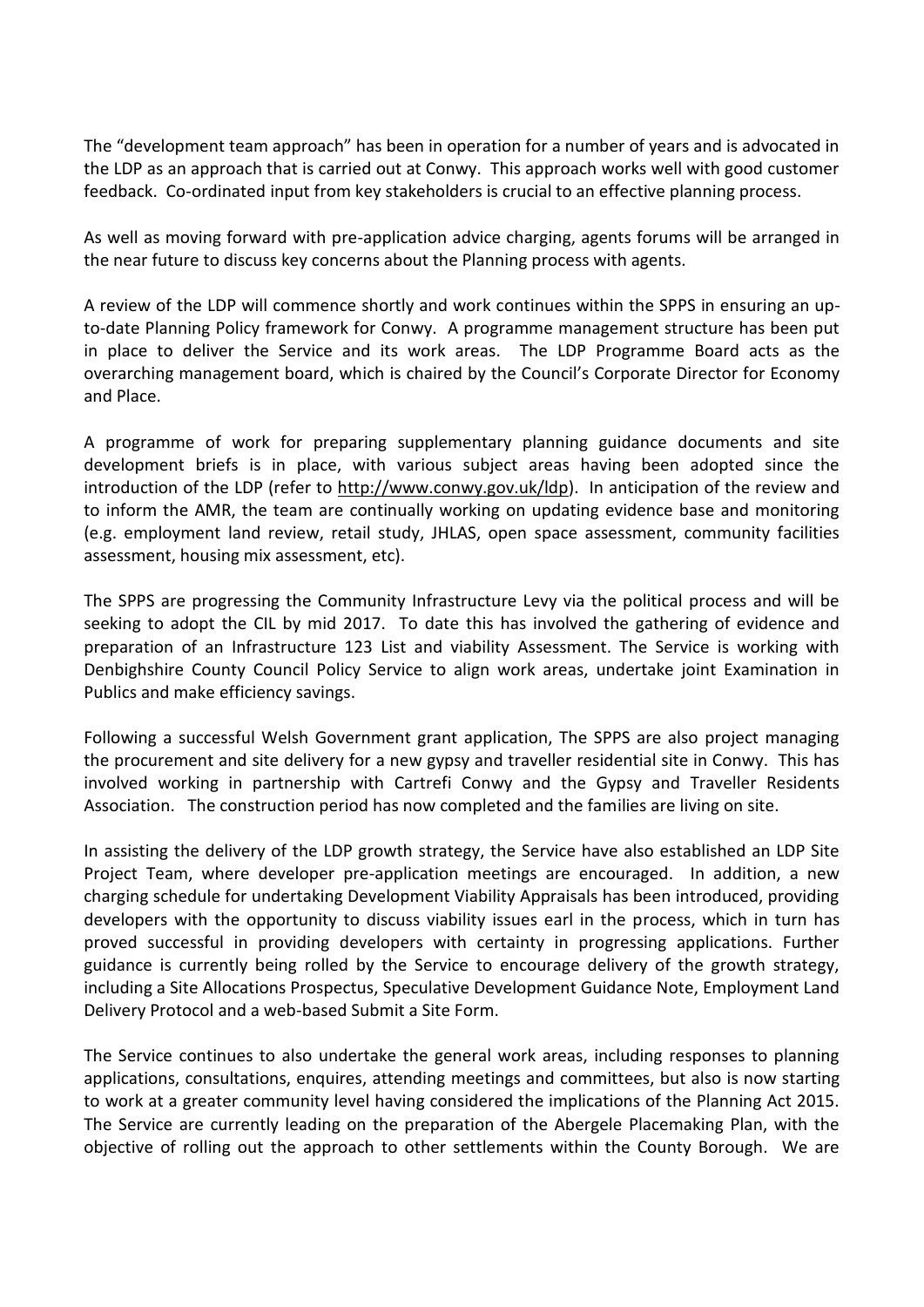working closely with Planning Aid Wales and Welsh Government with regards to Place Plans and the approach.

#### **Local Pressures**

Following the adoption of TAN1 methodology to calculate land supply on the residual method only (rather than completions method, as previously) Conwy has found itself with a land supply of 3.7 years, which is below the required 5 years. As a result speculative applications have been submitted.

In response Conwy has prepared various supplementary planning guidance documents and development briefs to provide greater certainty to developers. Furthermore, a specific Speculative Development Guidance Note has been prepared which promotes a proactive and supportive approach for developers in bringing forward non-allocated sites in response to a lack of a 5 year supply. Conwy is also undertaking housing market testing of the area and has prepared development sites prospectuses to promote the sites allocated in the LDP.

### **Service improvement.**

Although Conwy performs well, there is room for improvement particularly around determination periods for Major planning applications. However it needs to be recognised that there is need for quality rather than speed in some instances, and if there is room for negotiation to improve an application there is seen as good practice and is supported by applicants and developers.

There has been an improvement in some areas since last year and it is envisaged that the changes to the planning system as part of the Planning Act such as the Pre-Application Consultation and with the introduction of the authority's Local Validation List it is considered that this will improve the efficiency and speed of the planning application process.

In addition, all major applications are determined by Planning Committee and report writing deadlines and a monthly committee cycle can all add to the delays in determining applications. There is a need for continued member training and awareness of the pressures facing on the planning system.

Conwy does perform well in areas but in particular it is not that there is up to date LDP, Conwy performs well with defending appeal. There is also a process for speaking at Planning Committee and there is a duty officer available during working hours to deal with enquiries.

The speed and quality of some types of consultation responses still remains an issue. Although some improvement have been made through improved communication with consultees as well as training them in the use of planning conditions. It was identified in a recent Service Performance Review that this needs to continue to improve the efficiency of the system.

#### **Performance Framework.**

On the basis of the performance indicators currently set, the Authority is performing well. Against the national benchmarks, Conwy compares poorly in relation to those indicators that assess the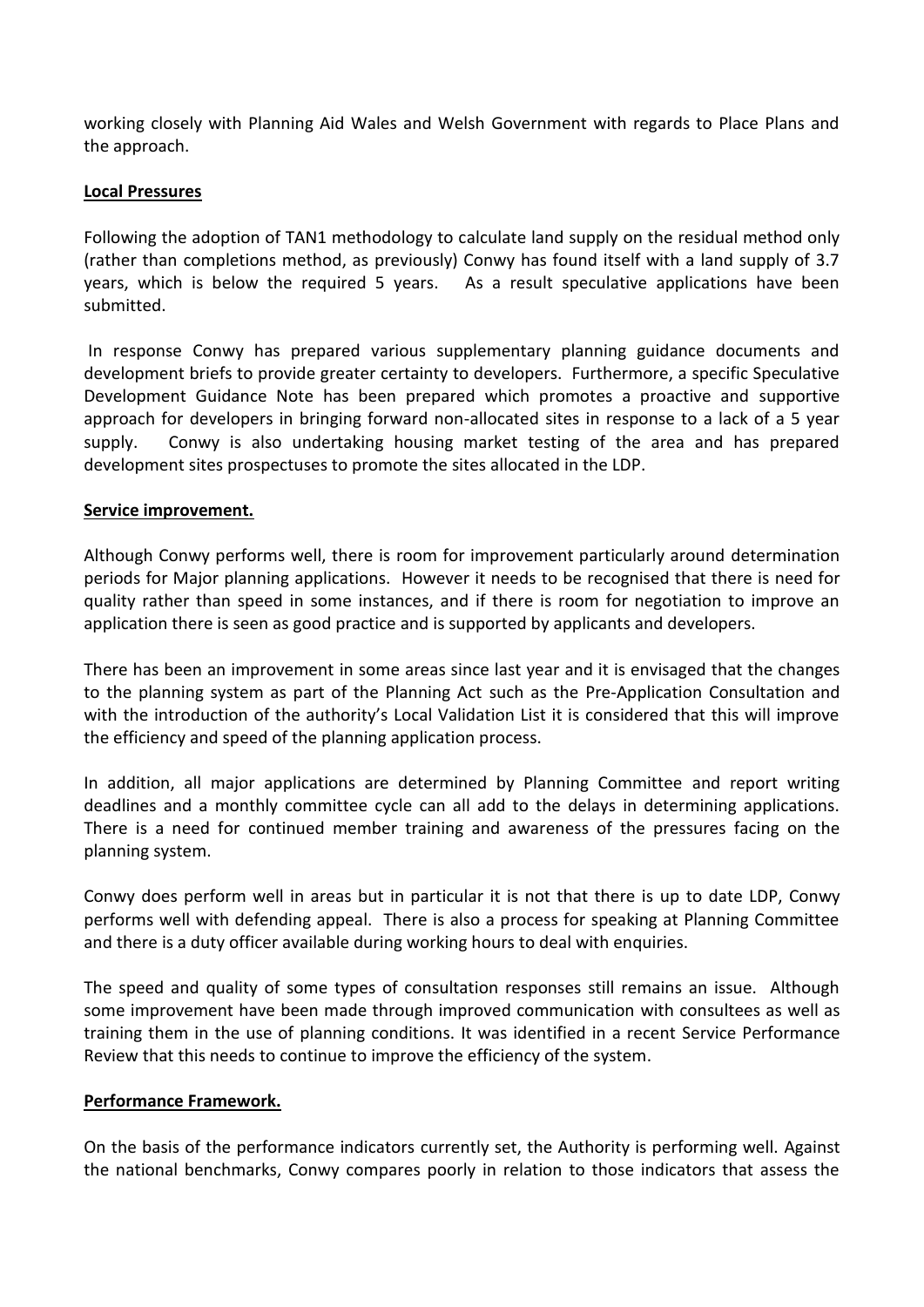time and speed taken to determine major applications although in other areas Conwy performs generally well.

A review of Planning Enforcement processes is needed and there is a need to prioritise workloads around dealing with proactive work which may add more value to the Planning system. However this is not a reflection on performance as the indicators shows that the team performs well.

#### **WHAT SERVICE USERS THINK**

In 2015-16 we conducted a customer satisfaction survey aimed at assessing the views of people that had received a planning application decision during the year.

The survey was sent to 324 people, 12% of whom submitted a whole or partial response. The majority of responses (56%) were from local agents. 28% were from members of the public. 15% of respondents had their most recent planning application refused. Generally Conwy performs well with many of results exceeding the Welsh Average.

We asked respondents whether they agreed or disagreed with a series of statements about the planning service. They were given the following answer options:

- Strongly agree;
- Tend to agree;
- Neither agree not disagree;
- Tend to disagree; and
- Strongly disagree.

Table 1 shows the percentage of respondents that selected either 'tend to agree' or 'strongly agree' for each statement for both our planning authority and Wales.

#### **Table 1: Percentage of respondents who agreed with each statement, 2015-16**

|                                                                        | %                |       |  |
|------------------------------------------------------------------------|------------------|-------|--|
| Percentage of respondents who agreed that:                             | <b>Conwy LPA</b> | Wales |  |
| The LPA enforces its planning rules fairly and consistently            | 53               | 47    |  |
| The LPA gave good advice to help them make a successful application    | 48               | 58    |  |
| The LPA gives help throughout, including with conditions               | 52               | 49    |  |
| The LPA responded promptly when they had questions                     | 59               | 58    |  |
| They were listened to about their application                          | 58               | 57    |  |
| They were kept informed about their application                        | 53               | 49    |  |
| They were satisfied overall with how the LPA handled their application | 68               | 61    |  |

We also asked respondents to select three planning service characteristics from a list that they thought would most help them achieve successful developments. Figure 1 shows how often each characteristic was selected as a percentage of the total number of selections. For us, 'the availability to talk to a duty planner before submitting an application' was the most popular choice.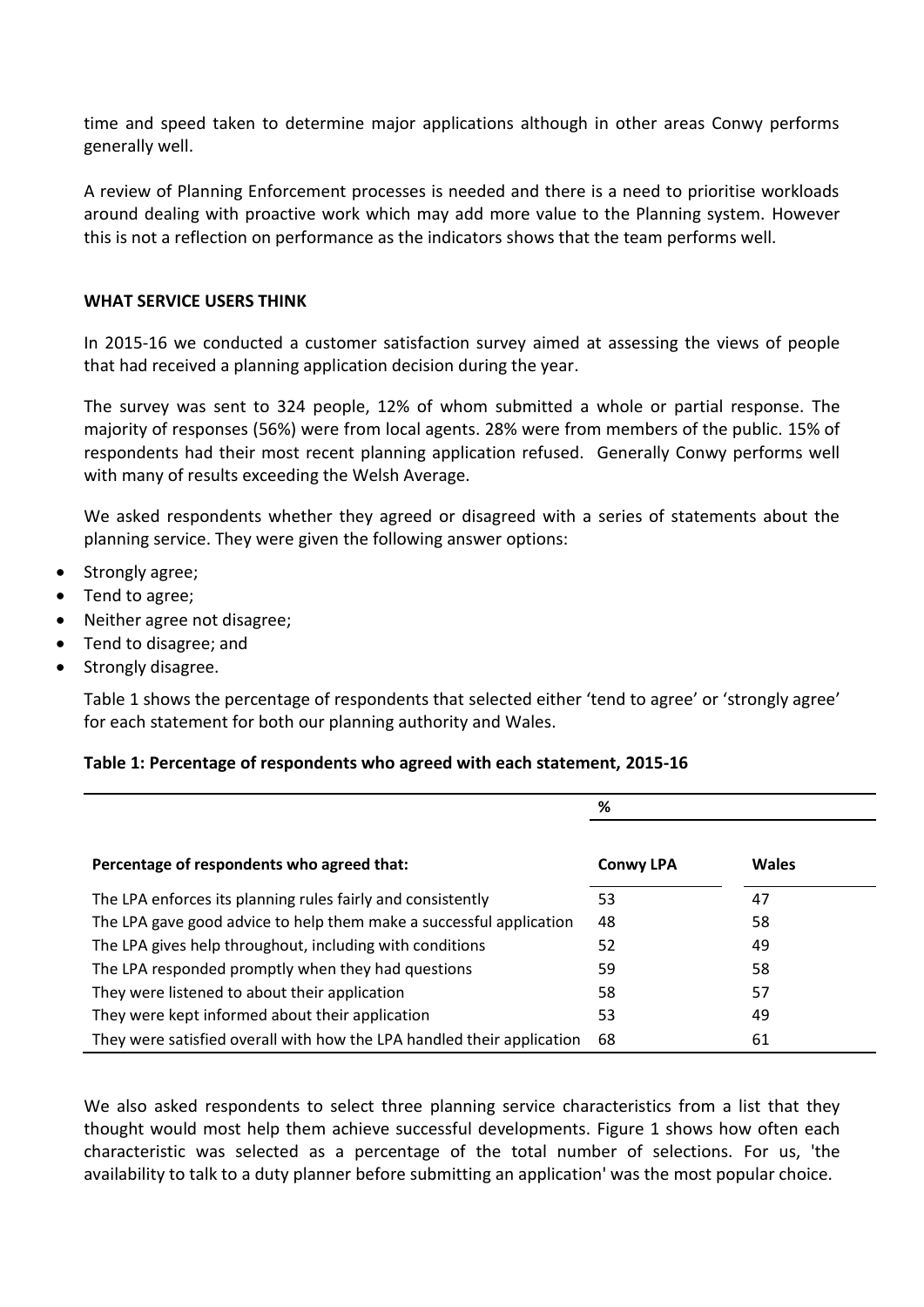#### **Figure 1: Characteristics of a good planning service, Conwy LPA, 2015-16**



#### Comments received include:

- Very efficient and professional service by all the planning team at Conwy CBC
- I found the help I received was excellent and cannot think of anything more that they could have done to improve my experience.
- Clear and quick. Formatting issues with digital submission slowed process though.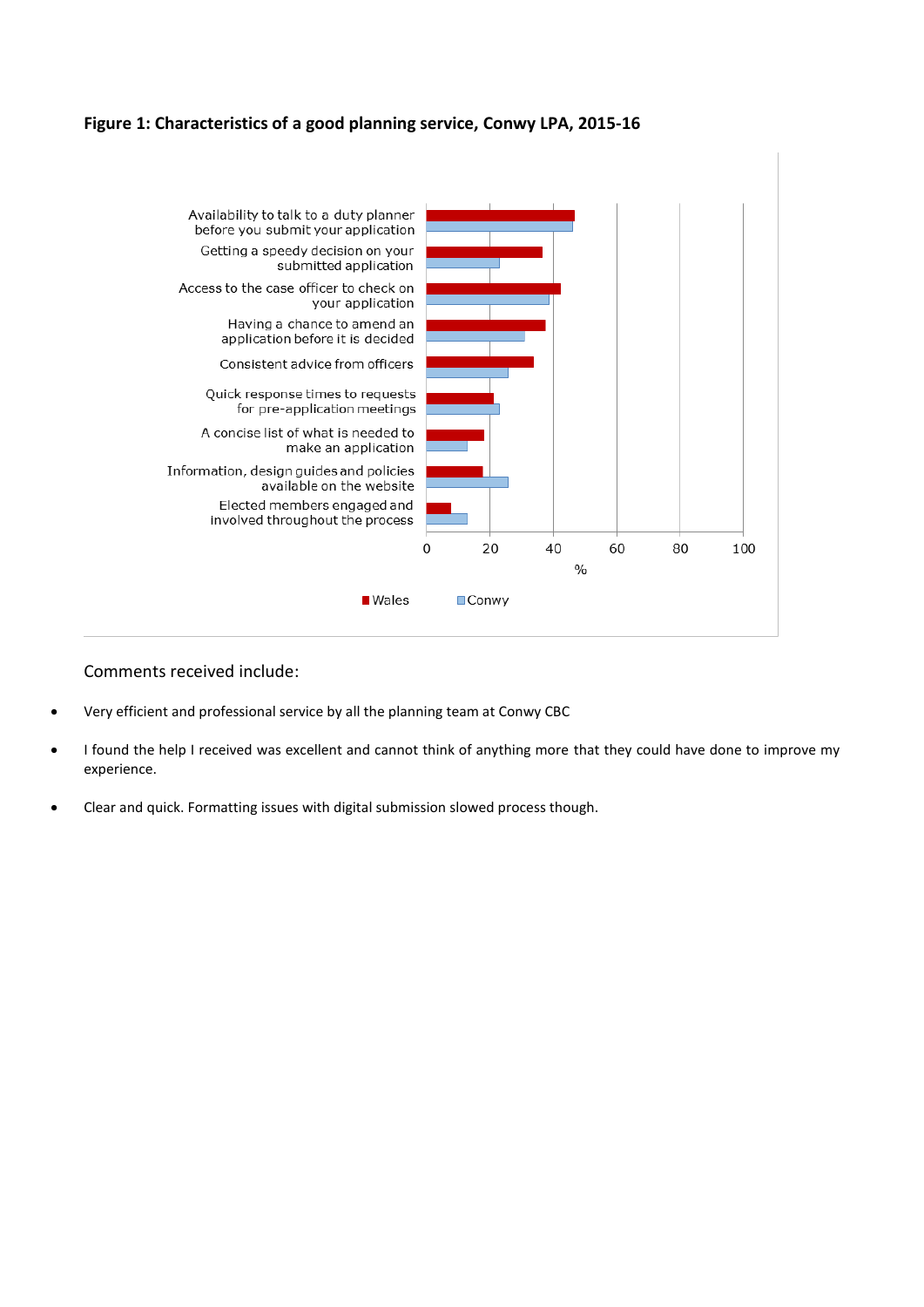#### **OUR PERFORMANCE 2015-16**

This section details our performance in 2015-16. It considers both the Planning Performance Framework indicators and other available data to help paint a comprehensive picture of performance. Where appropriate we make comparisons between our performance and the all Wales picture.

Performance is analysed across the five key aspects of planning service delivery as set out in the Planning Performance Framework:

- Plan making;
- Efficiency;
- Quality;
- Engagement; and
- Enforcement.

## **Plan making**

As at 31 March 2016, we were one of 22 LPAs that had a current development plan in place. We are required to submit an Annual Monitoring Report in October 2016. This document has been prepared and is attached.

During the APR period we had 3.7 years of housing land supply identified, making us one of 17 Welsh LPAs without the required 5 years supply.

## **Efficiency**

In 2015-16 we determined 799 planning applications, each taking, on average, 74 days (11 weeks) to determine. This compares to an average of 77 days (11 weeks) across Wales. Figure 2 shows the average time taken by each LPA to determine an application during the year.



**Figure 2: Average time taken (days) to determine applications, 2015-16**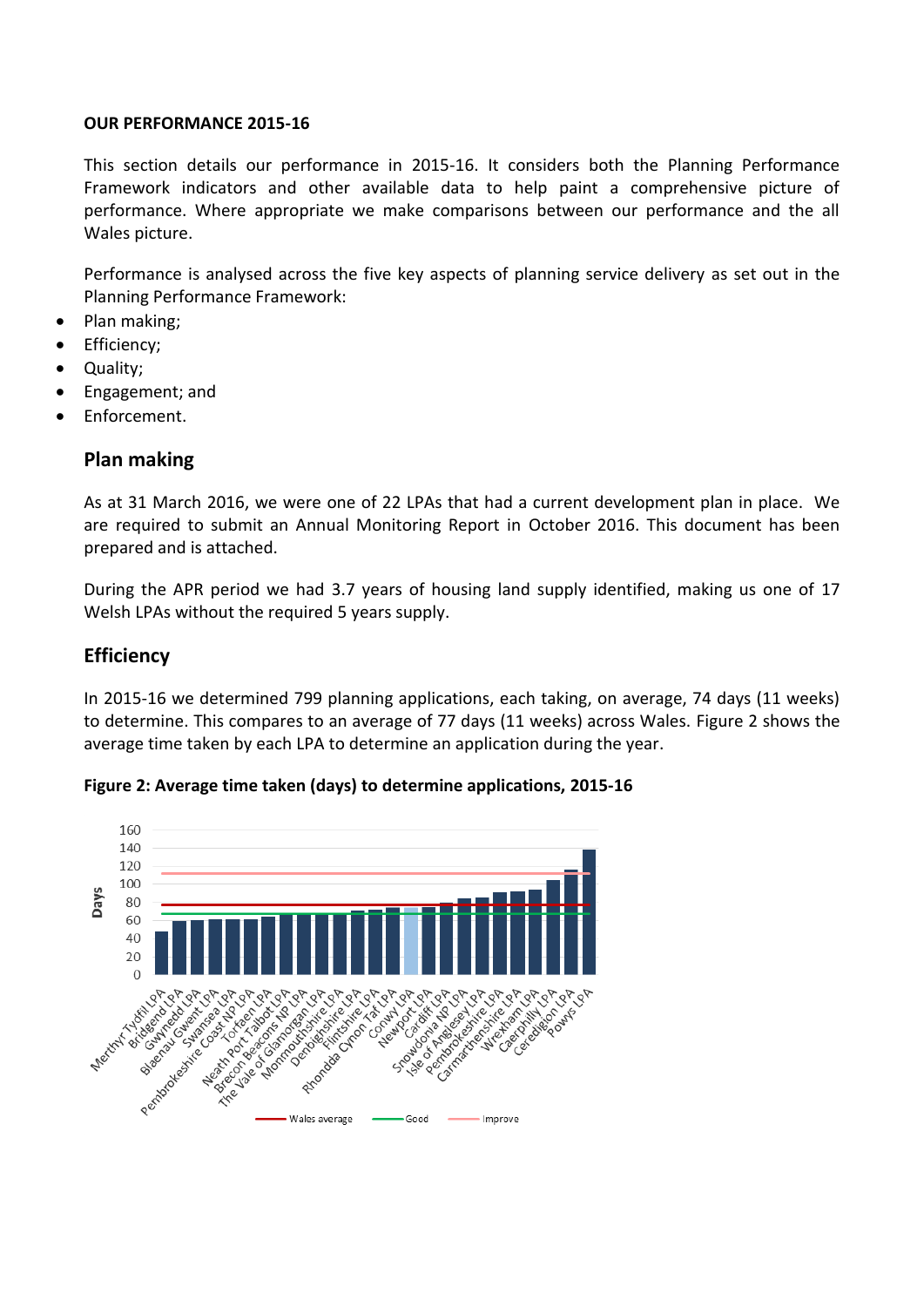78% of all planning applications were determined within the required timescales. This compared to 77% across Wales, but was below the 80% target. Only 8 out of 25 LPAs met the 80% target.

Figure 3 shows the percentage of planning applications determined within the required timescales across the four main types of application for our LPA and Wales. It shows that we determined 93% of householder applications within the required timescales.





Between 2014-15 and 2015-16, as Figure 4 shows, the percentage of planning applications we determined within the required timescales increased from 77%. Wales also saw an increase this year.





Over the same period: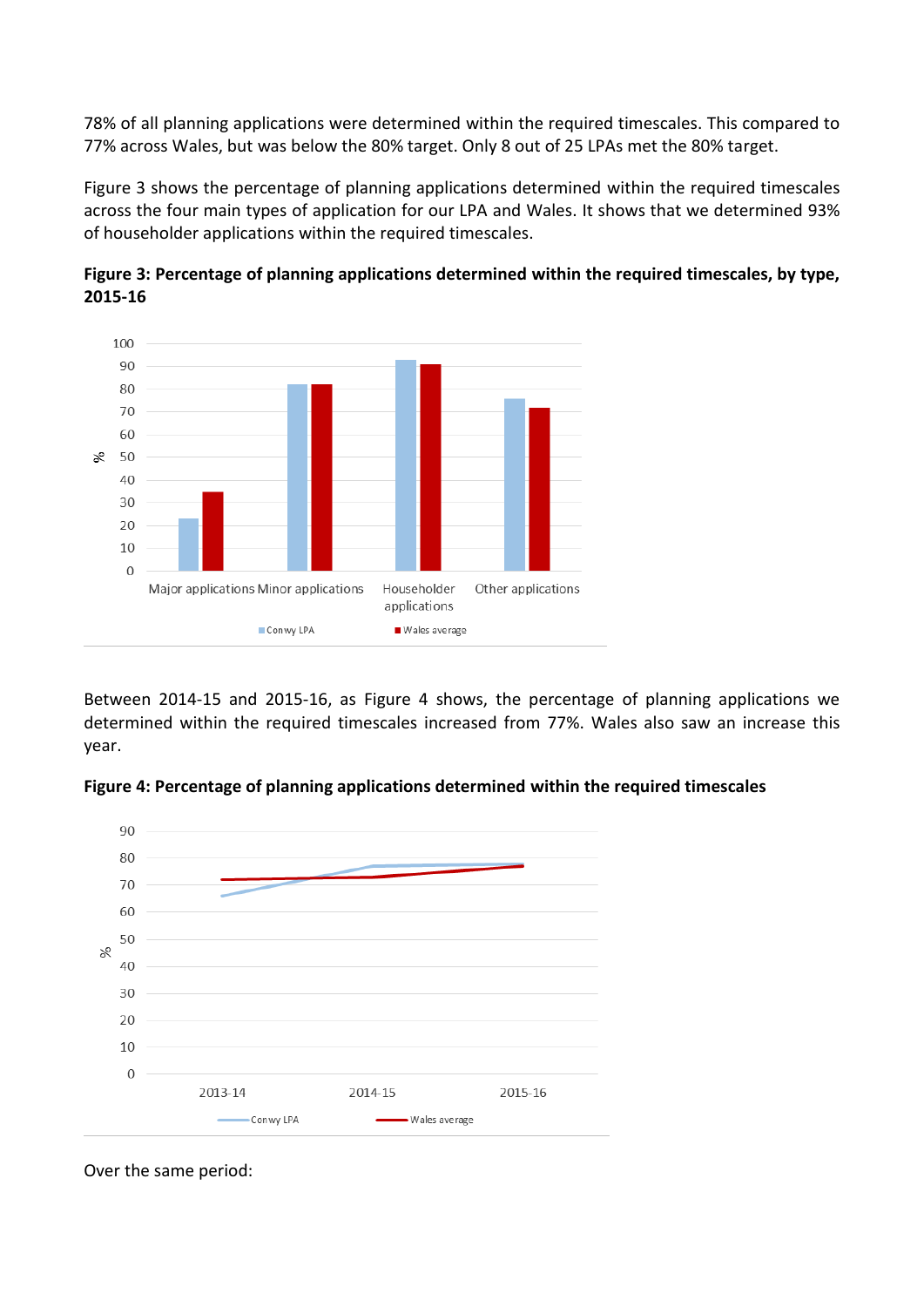- The number of applications we received increased;
- The number of applications we determined decreased; and
- The number of applications we approved decreased.

#### **Major applications**

We determined 35 major planning applications in 2015-16, 3% (1 application) of which were subject to an EIA. Each application (including those subject to an EIA) took, on average, 161 days (23 weeks) to determine. As Figure 5 shows, this was shorter than the Wales average of 213 days (30 weeks).

**Figure 5: Average time (days) taken to determine a major application, 2015-16**



23% of these major applications were determined within the required timescales, compared to 35% across Wales.

Figure 6 shows the percentage of major applications determined within the required timescales by the type of major application. 18% of our 'standard' major applications i.e. those not requiring an EIA, were determined within the required timescales during the year.

**Figure 6: Percentage of Major applications determined within the required timescales during the year, by type, 2015-16**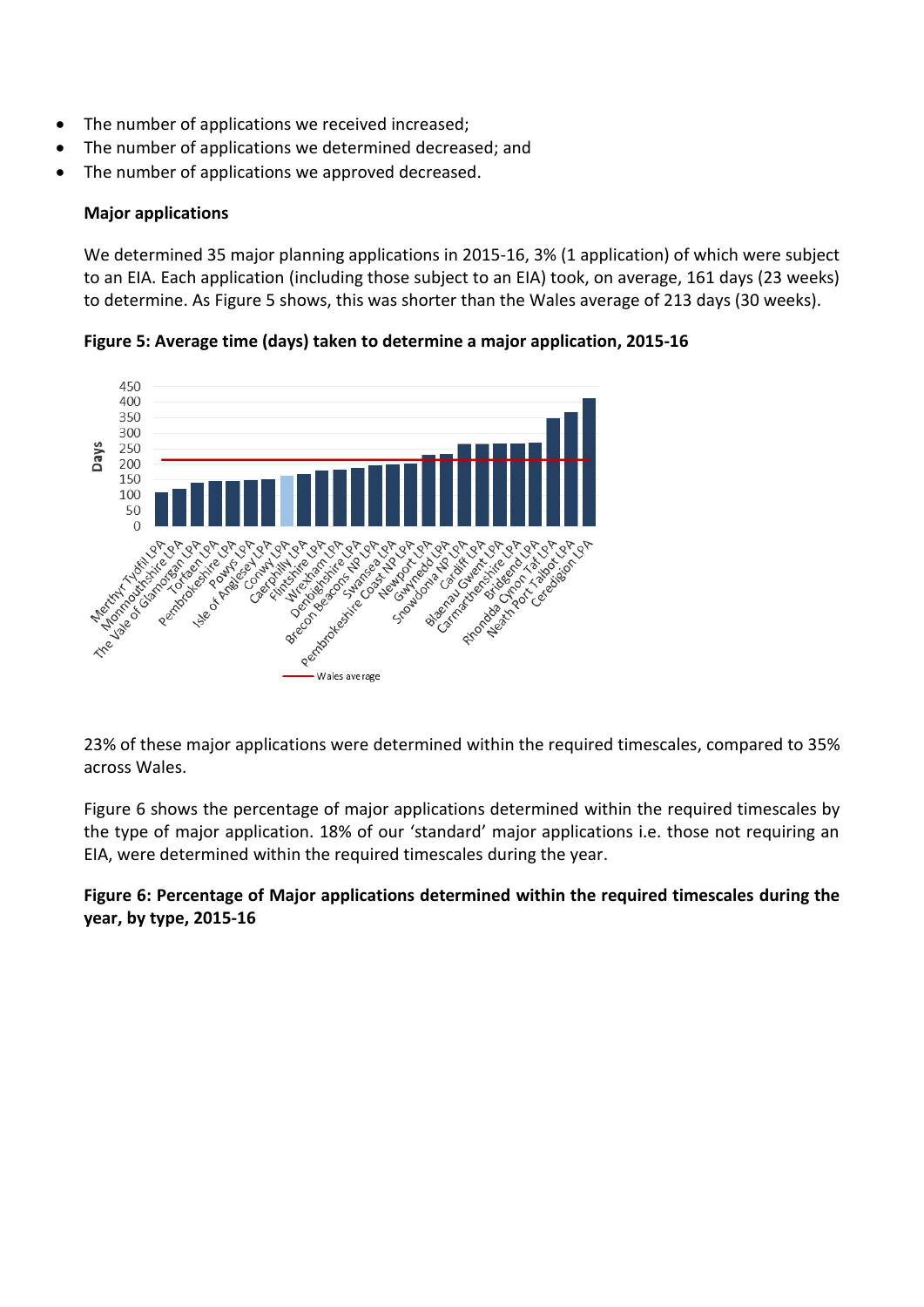

In addition we determined 2 major applications that were subject to a PPA in the required timescales during the year.

Since 2014-15 the percentage of major applications determined within the required timescales had increased from 14%. Similarly, the number of major applications determined increased while the number of applications subject to an EIA determined during the year decreased.

Figure 7 shows the trend in the percentage of major planning applications determined within the required timescales in recent years and how this compares to Wales.



**Figure 7: Percentage of major planning applications determined within the required timescales**

Over the same period:

- The percentage of minor applications determined within the required timescales stayed the same at 82%;
- The percentage of householder applications determined within the required timescales decreased from 95% to 93%; and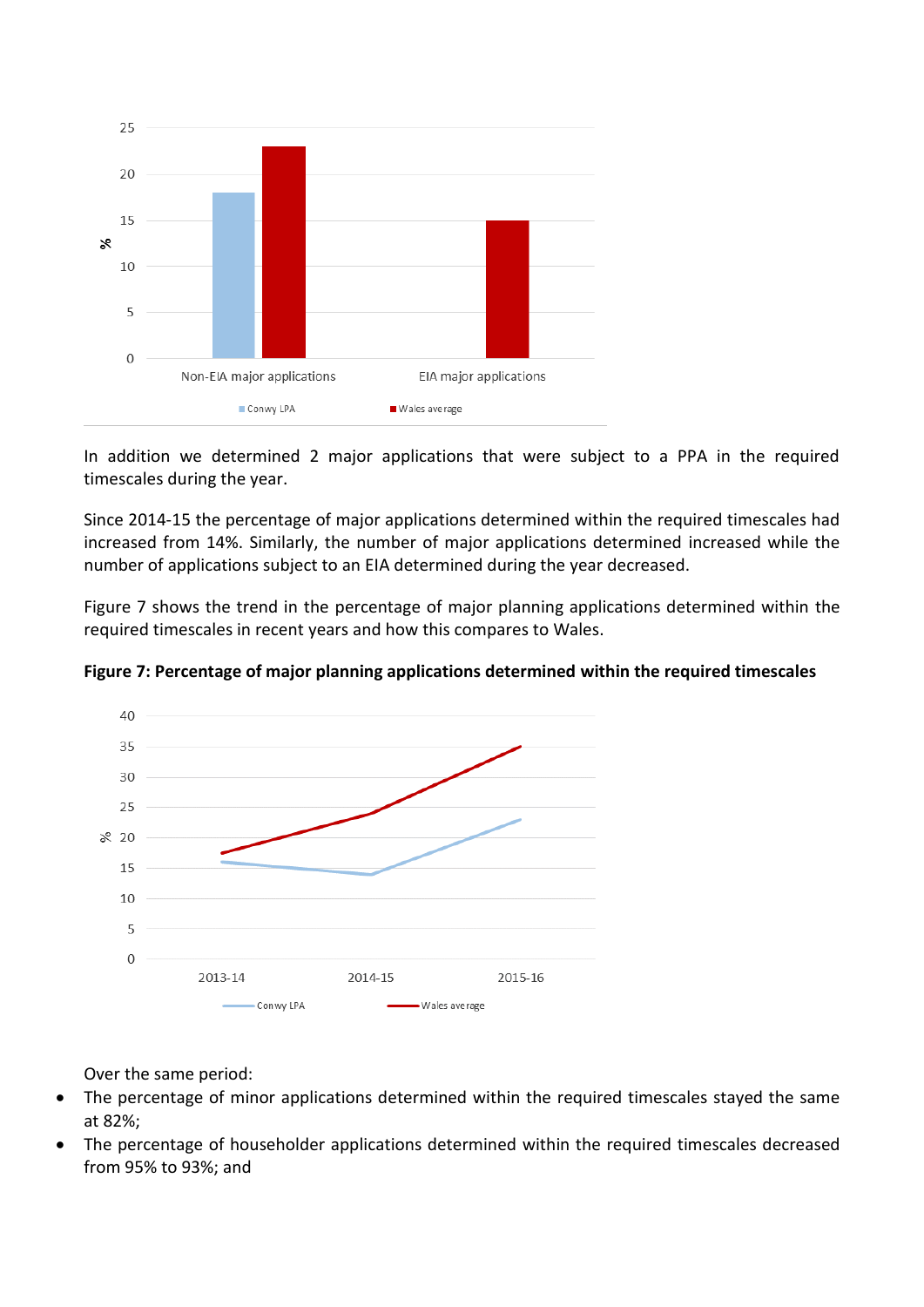The percentage of other applications determined within required timescales increased from 68% to 76%.

## **Quality**

In 2015-16, our Planning Committee made 57 planning application decisions during the year, which equated to 7% of all planning applications determined. Across Wales 7% of all planning application decisions were made by planning committee.

5% of these member-made decisions went against officer advice. This compared to 9% of membermade decisions across Wales. This equated to 0.4% of all planning application decisions going against officer advice; 0.6% across Wales.

In 2015-16 we received 20 appeals against our planning decisions, which equated to 2.3 appeals for every 100 applications received. Across Wales 2 appeals were received for every 100 applications. Figure 8 shows how the volume of appeals received has changed since 2014-15 and how this compares to Wales.



**Figure 8: Number of appeals received per 100 planning applications**

Over the same period the percentage of planning applications approved stayed the same at 92%.

Of the 15 appeals that were decided during the year, 67% were dismissed. As Figure 9 shows, this was higher than the percentage of appeals dismissed across Wales as a whole and we were one of 14 LPAs that reached the 66% target.

## **Figure 9: Percentage of appeals dismissed, 2015-16**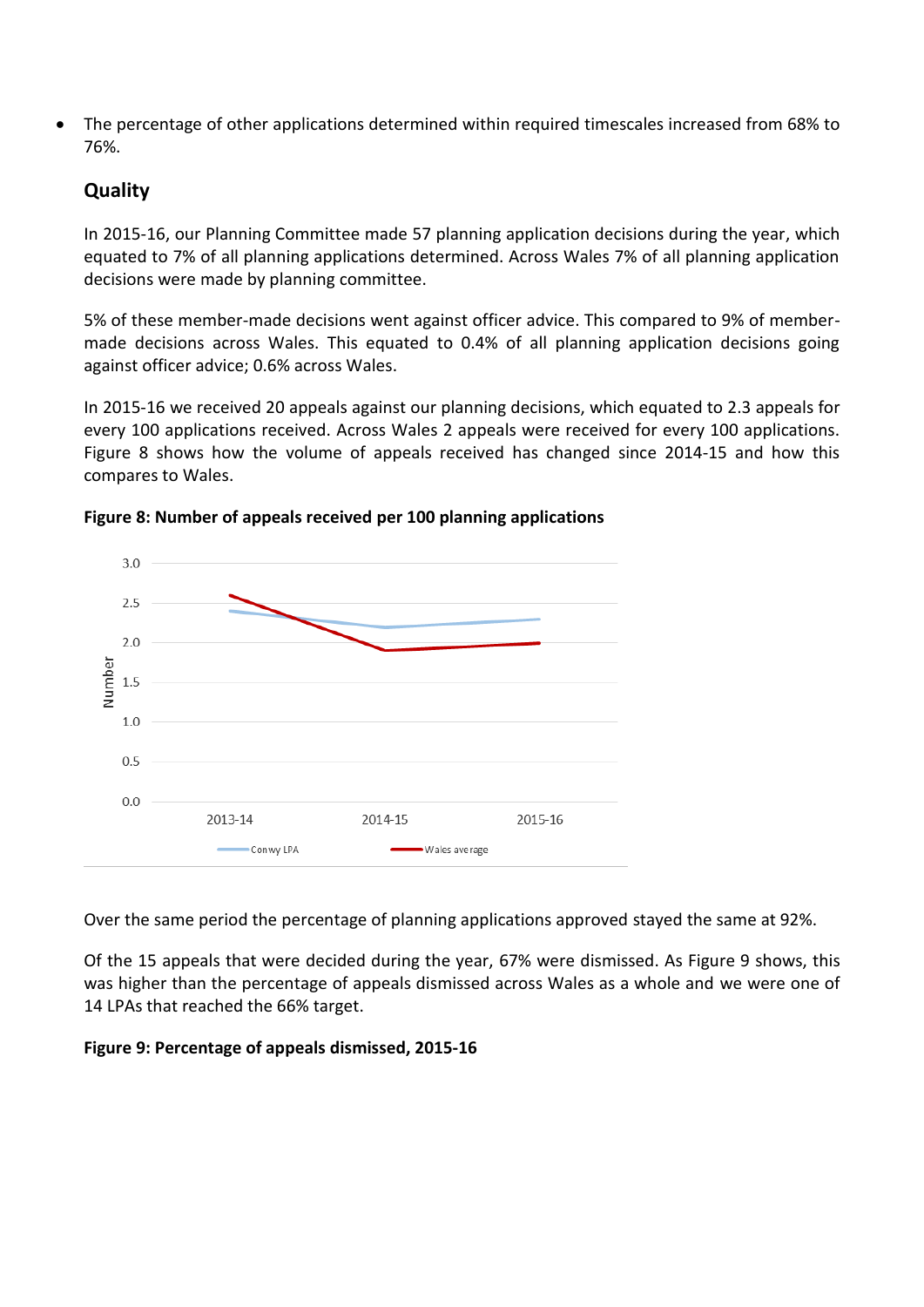

During 2015-16 we had no applications for costs at a section 78 appeal upheld.

## **Engagement**

We are:

- one of 24 LPAs that allowed members of the public to address the Planning Committee; and
- one of 20 LPAs that had an online register of planning applications.

As Table 2 shows, 48% of respondents to our 2015-16 customer satisfaction survey agreed that the LPA gave good advice to help them make a successful application.

#### **Table 2: Feedback from our 2015-16 customer satisfaction survey**

|                                                                     | %                |              |
|---------------------------------------------------------------------|------------------|--------------|
|                                                                     |                  |              |
| Percentage of respondents who agreed that:                          | <b>Conwy LPA</b> | <b>Wales</b> |
| The LPA gave good advice to help them make a successful application | 48               | 58           |
| They were listened to about their application                       | 58               | 57           |

## **Enforcement**

In 2015-16 we investigated 58 enforcement cases, which equated to 0.5 per 1,000 population. This was the third lowest rate in Wales. We took, on average, 13 days to investigate each enforcement case.

We investigated 100% of these enforcement cases within 84 days. Across Wales 79% were investigated within 84 days. Figure 10 shows the percentage of enforcement cases that were investigated within 84 days across all Welsh LPAs.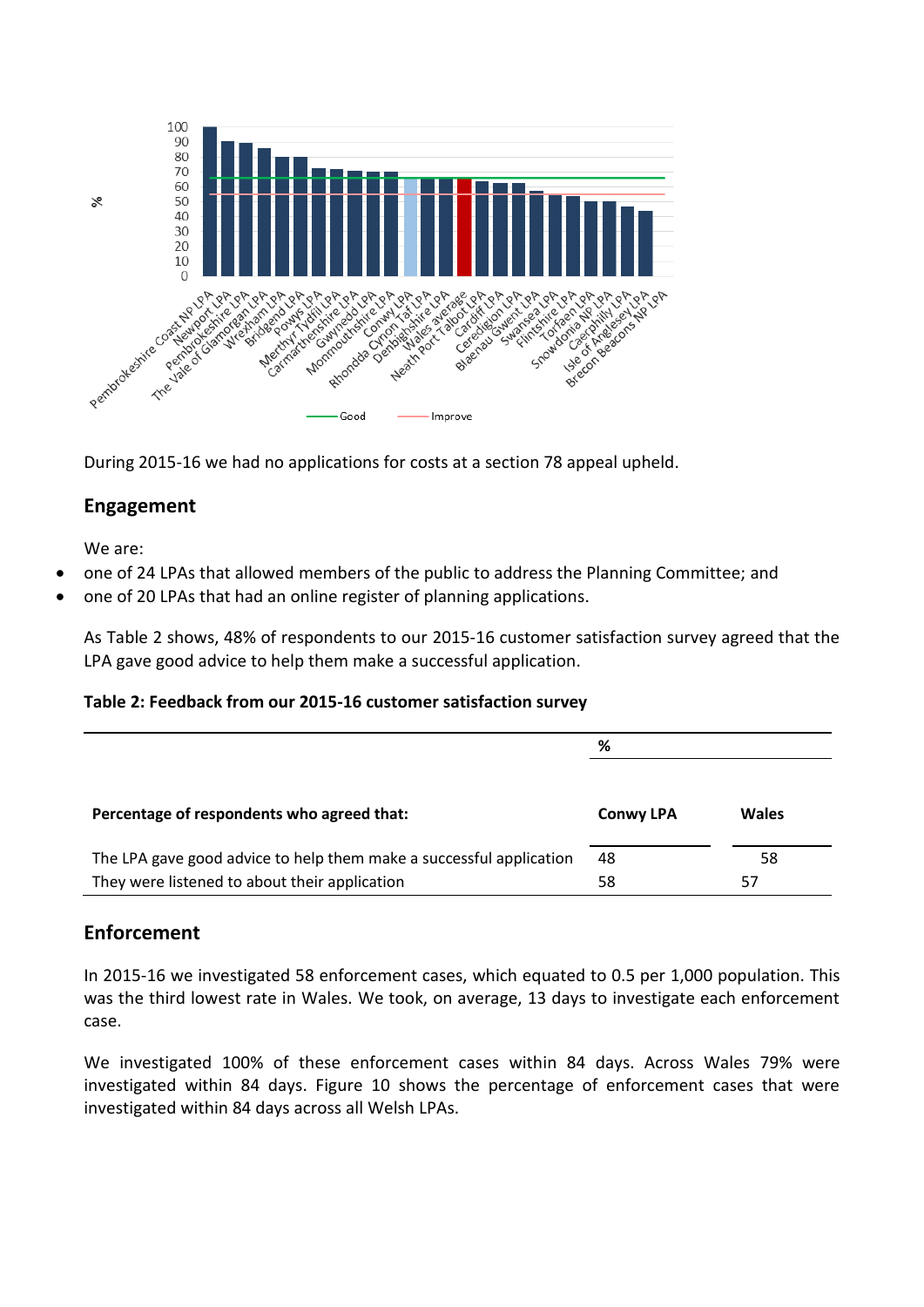

**Figure 10: Percentage of enforcement cases investigated within 84 days, 2015-16**

Over the same period, we resolved 63 enforcement cases, taking, on average, 194 days to resolve each case.

81% of this enforcement action was taken within 180 days from the start of the case. As Figure 11 shows this compared to 73% of enforcement cases resolved within 180 days across Wales.



**Figure 11: Percentage of enforcement cases resolved in 180 days, 2015-16**

- Wales average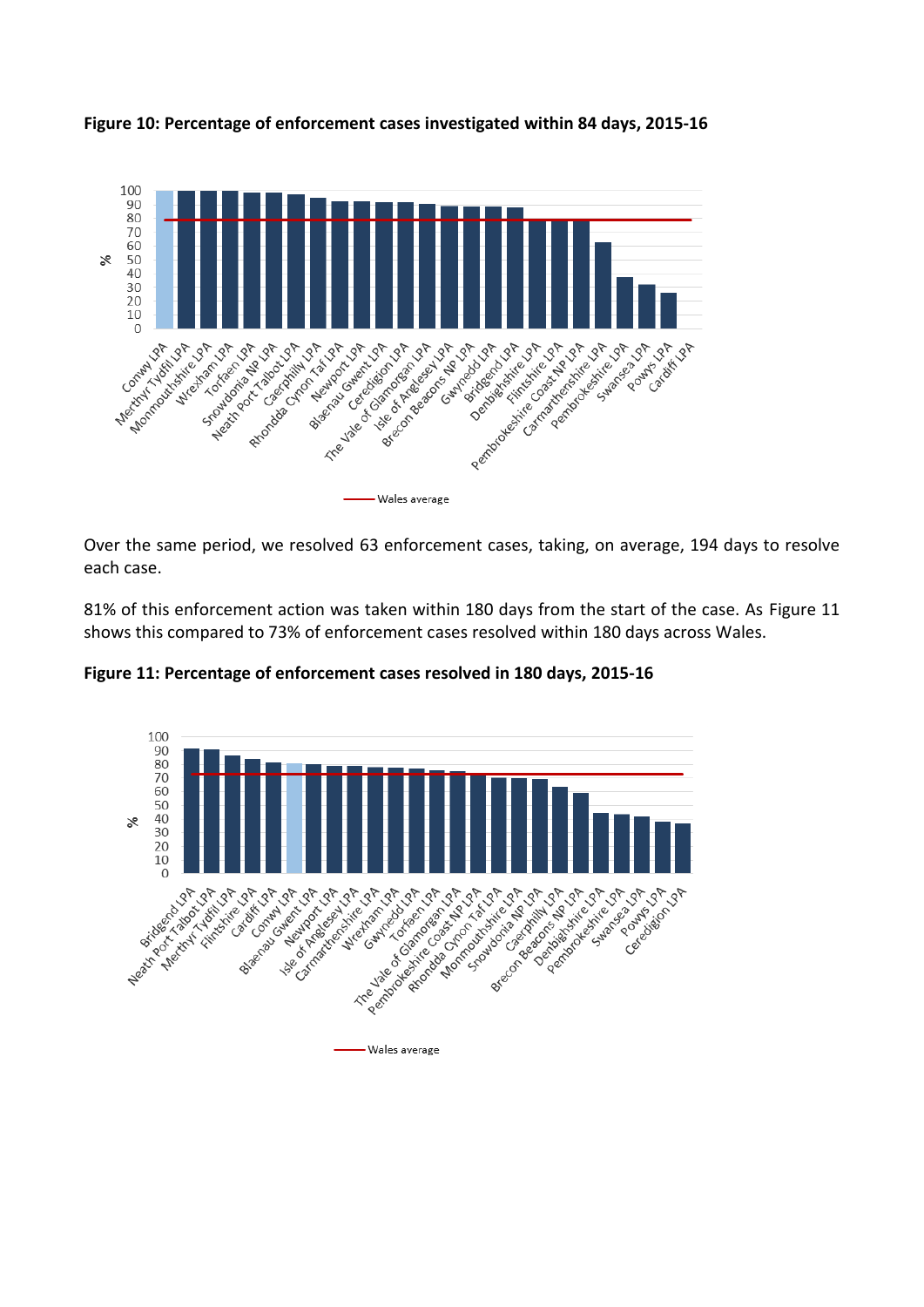#### **ANNEX A - PERFORMANCE FRAMEWORK**

#### **OVERVIEW**

| <b>MEASURE</b>                                                                                             | <b>GOOD</b> | <b>FAIR</b>  | <b>IMPROVE</b> | <b>WALES</b><br><b>AVERAGE</b> | <b>Conwy LPA</b><br><b>LAST YEAR</b> | <b>Conwy LPA</b><br><b>THIS YEAR</b> |
|------------------------------------------------------------------------------------------------------------|-------------|--------------|----------------|--------------------------------|--------------------------------------|--------------------------------------|
|                                                                                                            |             |              |                |                                |                                      |                                      |
| Is there a current Development Plan in place that is within the<br>plan period?                            | <b>Yes</b>  |              | <b>No</b>      | <b>Yes</b>                     | <b>Yes</b>                           | <b>Yes</b>                           |
| LDP preparation deviation from the dates specified in the original<br><b>Delivery Agreement, in months</b> | $12$        | $13 - 17$    | $18+$          | 47                             | N/A                                  | N/A                                  |
| Annual Monitoring Reports produced following LDP adoption                                                  | <b>Yes</b>  |              | <b>No</b>      | <b>Yes</b>                     | N/A                                  | <b>Yes</b>                           |
| The local planning authority's current housing land supply in<br>years                                     | $>5$        |              | 5              | 4                              | 5                                    | 4                                    |
|                                                                                                            |             |              |                |                                |                                      |                                      |
| Percentage of "major" applications determined within time<br>periods required                              | Not set     | Not set      | Not set        | 35                             | 14                                   | 23                                   |
| Average time taken to determine "major" applications in days                                               | Not set     | Not set      | Not set        | 213                            | 378                                  | 161                                  |
| Percentage of all applications determined within time periods<br>required                                  | $>80$       | 60.1-79.9    | $60$           | 77                             | 77                                   | 78                                   |
| Average time taken to determine all applications in days                                                   | $67$        | 67-111       | $112+$         | 77                             | 82                                   | 74                                   |
|                                                                                                            |             |              |                |                                |                                      |                                      |
| Percentage of Member made decisions against officer advice                                                 | < 5         | 4.9-8.9      | $9+$           | 9                              | 8                                    | 5                                    |
| Percentage of appeals dismissed                                                                            | $>66$       | 55.1-65.9    | $<$ 55         | 67                             | 83                                   | 67                                   |
| Applications for costs at Section 78 appeal upheld in the reporting<br>period                              | 0           | $\mathbf{1}$ | $\overline{2}$ | $\bf{0}$                       | 0                                    | 0                                    |
|                                                                                                            |             |              |                |                                |                                      |                                      |
| Does the local planning authority allow members of the public to<br>address the Planning Committee?        | <b>Yes</b>  |              | <b>No</b>      | <b>Yes</b>                     | <b>Yes</b>                           | <b>Yes</b>                           |
| Does the local planning authority have an officer on duty to<br>provide advice to members of the public?   | <b>Yes</b>  |              | <b>No</b>      | <b>Yes</b>                     |                                      | <b>Yes</b>                           |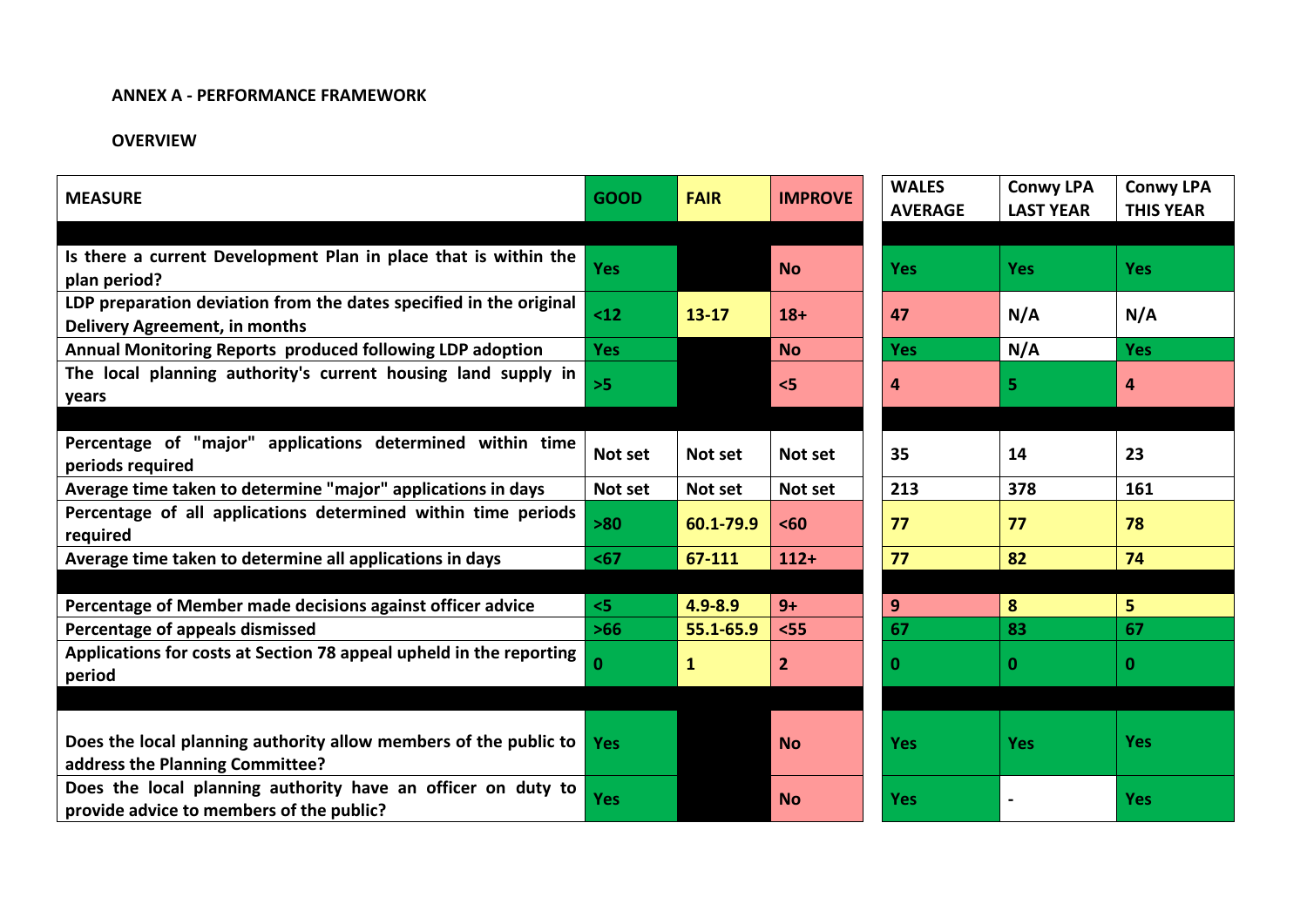| <b>MEASURE</b>                                                                                                                                                                                                   | <b>GOOD</b> | <b>FAIR</b>    | <b>IMPROVE</b> | <b>WALES</b><br><b>AVERAGE</b> | <b>Conwy LPA</b><br><b>LAST YEAR</b> | <b>Conwy LPA</b><br><b>THIS YEAR</b> |
|------------------------------------------------------------------------------------------------------------------------------------------------------------------------------------------------------------------|-------------|----------------|----------------|--------------------------------|--------------------------------------|--------------------------------------|
| Does the local planning authority's web site have an online<br>register of planning applications, which members of the public Yes<br>can access, track their progress (and view their content)?                  |             | <b>Partial</b> | <b>No</b>      | <b>Yes</b>                     | <b>Yes</b>                           | <b>Yes</b>                           |
| Percentage of enforcement cases investigated (determined<br>whether a breach of planning control has occurred and, if so,<br>resolved whether or not enforcement action is expedient) within<br>84 days          | Not set     | Not set        | Not set        | 79                             | 86                                   | 100                                  |
| Average time taken to investigate enforcement cases                                                                                                                                                              | Not set     | Not set        | Not set        | 88                             | No Data                              | 13                                   |
| Percentage of enforcement cases where enforcement action is<br>taken or a retrospective application granted within 180 days from<br>the start of the case (in those cases where it was expedient to<br>enforce)? | Not set     | Not set        | Not set        | 73                             | No Data                              | 81                                   |
| Average time taken to take enforcement action                                                                                                                                                                    | Not set     | Not set        | Not set        | 210                            | <b>No Data</b>                       | 194                                  |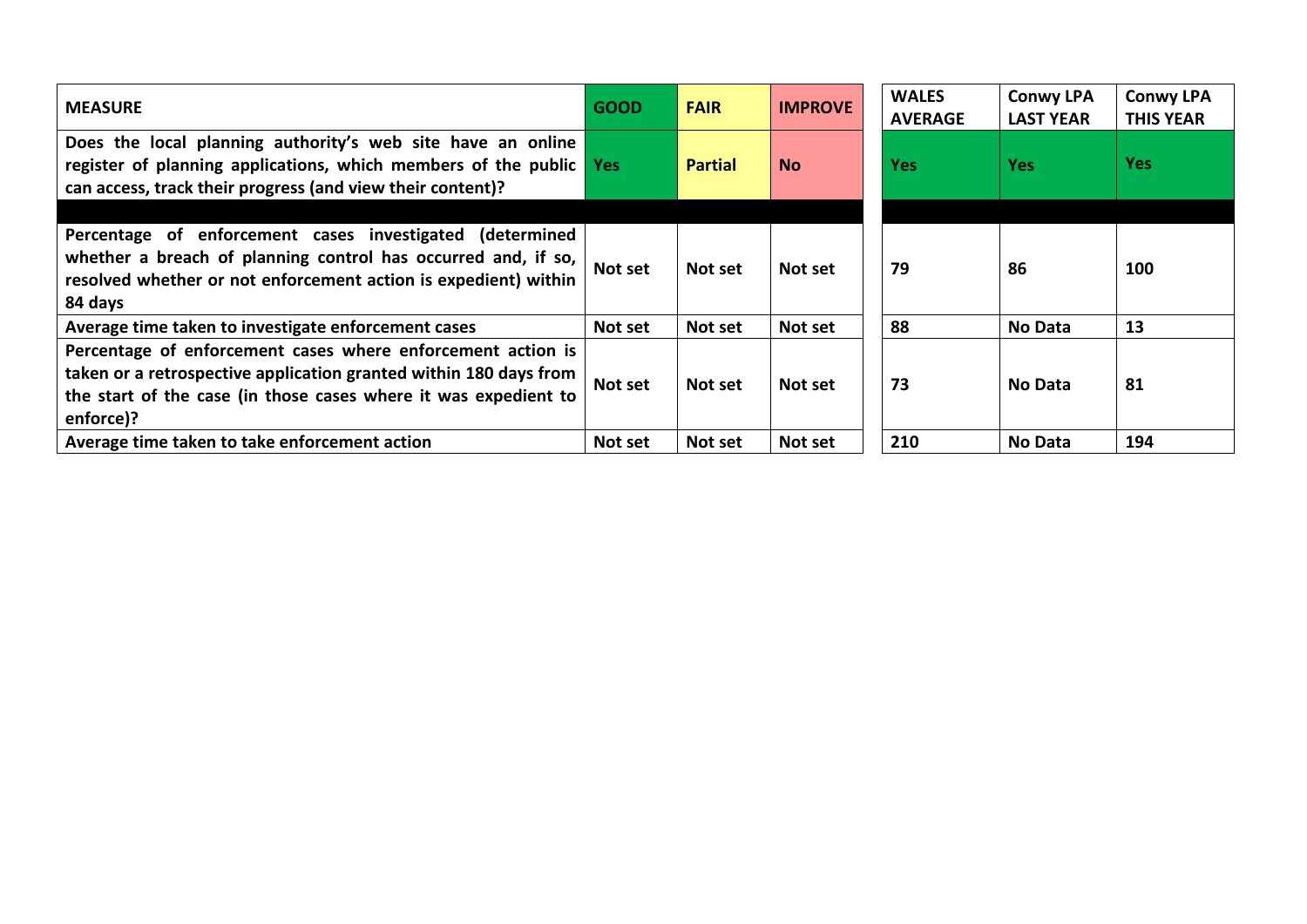#### **SECTION 1 – PLAN MAKING**

| Indicator                                                                        | 01. Is there a current Development Plan in place that is within<br>the plan period? |                                                                              |  |  |  |
|----------------------------------------------------------------------------------|-------------------------------------------------------------------------------------|------------------------------------------------------------------------------|--|--|--|
| "Good"                                                                           | "Fair"                                                                              | "Improvement needed"                                                         |  |  |  |
| A development plan (LDP or N/A<br>UDP) is in place and within the<br>plan period |                                                                                     | No development plan is in<br>place (including where the plan<br>has expired) |  |  |  |
| <b>Authority's performance</b>                                                   | <b>Yes</b>                                                                          |                                                                              |  |  |  |
| Conwy currently has an adopted LDP.                                              |                                                                                     |                                                                              |  |  |  |

| <b>Indicator</b>                                                                                                          | 02. LDP preparation deviation from the dates specified in the<br>original Delivery Agreement, in months                                           |                                                                                                                            |  |  |  |
|---------------------------------------------------------------------------------------------------------------------------|---------------------------------------------------------------------------------------------------------------------------------------------------|----------------------------------------------------------------------------------------------------------------------------|--|--|--|
| "Good"                                                                                                                    | "Fair"                                                                                                                                            | "Improvement needed"                                                                                                       |  |  |  |
| The LDP is being progressed<br>within 12 months of the dates<br>specified in the<br>original<br><b>Delivery Agreement</b> | The LDP is being progressed<br>within between 12 and 18<br>months of the dates specified<br><b>Delivery</b><br>the<br>original<br>in<br>Agreement | The LDP is being progressed<br>more than 18 months later<br>than the dates specified in the<br>original Delivery Agreement |  |  |  |
| <b>Authority's performance</b>                                                                                            | N/A                                                                                                                                               |                                                                                                                            |  |  |  |
| Not applicable. LDP adopted.                                                                                              |                                                                                                                                                   |                                                                                                                            |  |  |  |

| Indicator                                                                                                              | 03. Annual Monitoring Reports<br>adoption |  | produced following LDP                      |  |
|------------------------------------------------------------------------------------------------------------------------|-------------------------------------------|--|---------------------------------------------|--|
| "Good"                                                                                                                 |                                           |  | "Improvement needed"                        |  |
| An AMR is due, and has been<br>prepared                                                                                |                                           |  | An AMR is due, and has not<br>been prepared |  |
| Authority's performance                                                                                                | <b>Yes</b>                                |  |                                             |  |
| The first LDP Annual Monitoring Report was submitted on 31 <sup>st</sup> October 2015. The 2016 Report is<br>attached. |                                           |  |                                             |  |

The 2016 AMR identifies areas where triggers have been met and as such recommends a formal review.

| Indicator | 04. The local planning authority's current housing land supply in<br>vears |                      |
|-----------|----------------------------------------------------------------------------|----------------------|
| "Good"    |                                                                            | "Improvement needed" |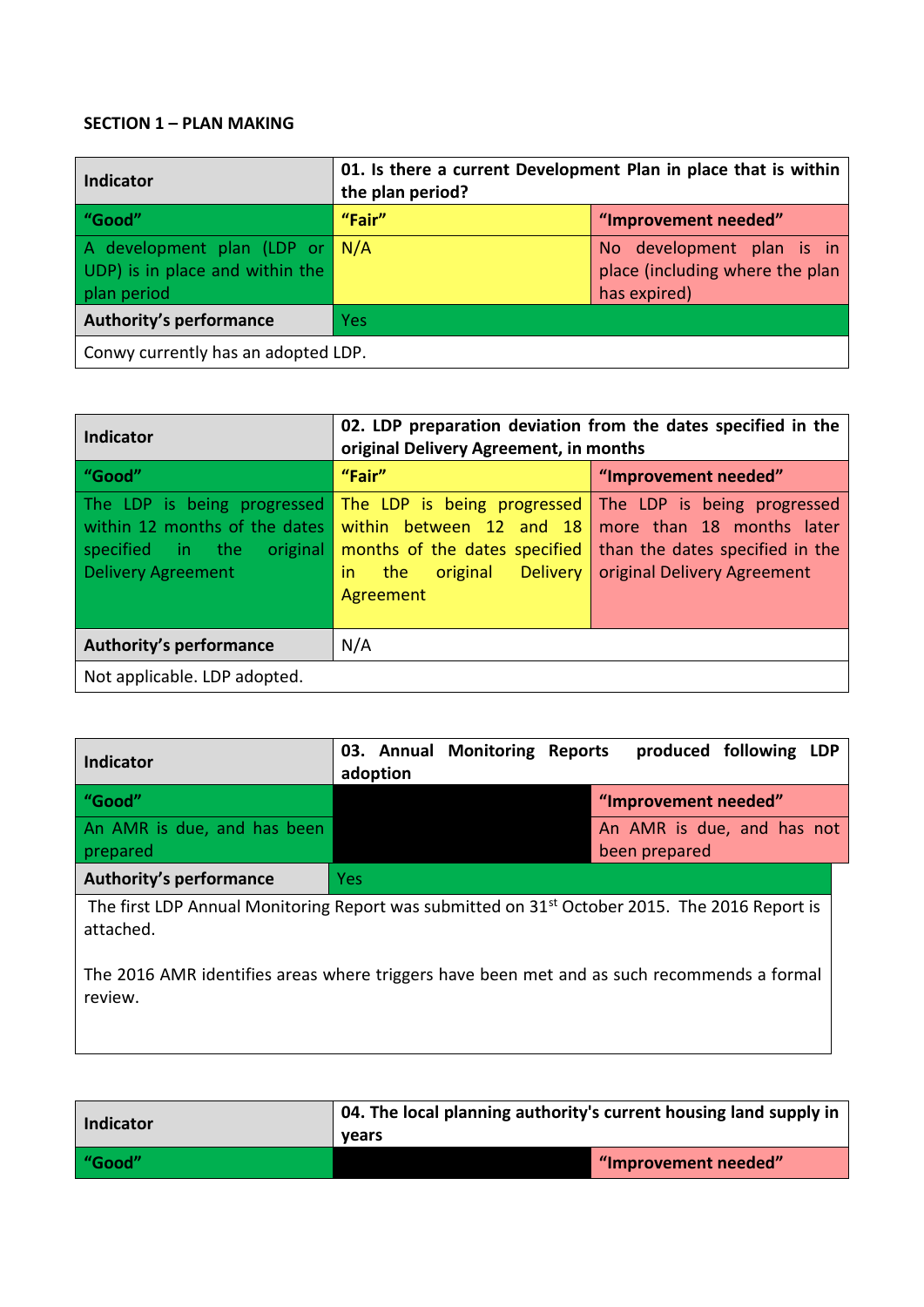| <b>Authority's performance</b> |                                  |
|--------------------------------|----------------------------------|
| <b>vears</b>                   |                                  |
| land supply of more than 5     | land supply of less than 5 years |
| The authority has a housing    | The authority has a housing      |

The lack of a 5 year housing land supply as identified in the 2016 JHLAS has triggered a proposed review of the LDP. In the meantime, the LPA has taken a positive and proactive approach to ensuring that mechanisms are put in place to contribute to the shortfall.

The LPA has prepared various supplementary planning guidance documents and development briefs to provide greater certainty to developers. Furthermore, a Speculative Development Guidance Note has been prepared which promotes a proactive and supportive approach for developers in bringing forward non-allocated sites in response to a lack of a 5 year supply. The LPA is also undertaking housing market testing of the area and has prepared development sites prospectuses to promote the sites allocated in the LDP.

Whilst a significant amount is being put forward by the LPA to encourage housing development, the level and capacity of the local house builders is clearly insufficient to deliver the required housing level. Greater incentive is required in the sector to encourage the larger house builders to return to the area, of which the documents highlighted above will assist.

## **SECTION 2 - EFFICIENCY**

| <b>Indicator</b>                                                                                  | 05. Percentage of "major" applications determined within time<br>periods required |                          |
|---------------------------------------------------------------------------------------------------|-----------------------------------------------------------------------------------|--------------------------|
| "Good"                                                                                            | "Fair"                                                                            | "Improvement needed"     |
| Target to be benchmarked                                                                          | Target to be benchmarked                                                          | Target to be benchmarked |
| <b>Authority's performance</b>                                                                    | 23%                                                                               |                          |
| We determined a total of 35 major applications, since last year our performance has increased     |                                                                                   |                          |
| from 14%. This is due to a number of factors which include committee report writing deadlines,    |                                                                                   |                          |
| the determination period is set at 8 weeks and when dealing with complex applications that have   |                                                                                   |                          |
| not been through the pre-application enquiry process this can take longer to deal with, if issues |                                                                                   |                          |

arise during consultation process.

| <b>Indicator</b>                                                                                   | 06. Average time taken to determine "major" applications in<br>days |                          |
|----------------------------------------------------------------------------------------------------|---------------------------------------------------------------------|--------------------------|
| "Good"                                                                                             | "Fair"<br>"Improvement needed"                                      |                          |
| Target to be benchmarked                                                                           | Target to be benchmarked                                            | Target to be benchmarked |
| <b>Authority's performance</b>                                                                     | 161                                                                 |                          |
| The authority takes on average, 161 days (23 weeks) to determine applications, this is far shorter |                                                                     |                          |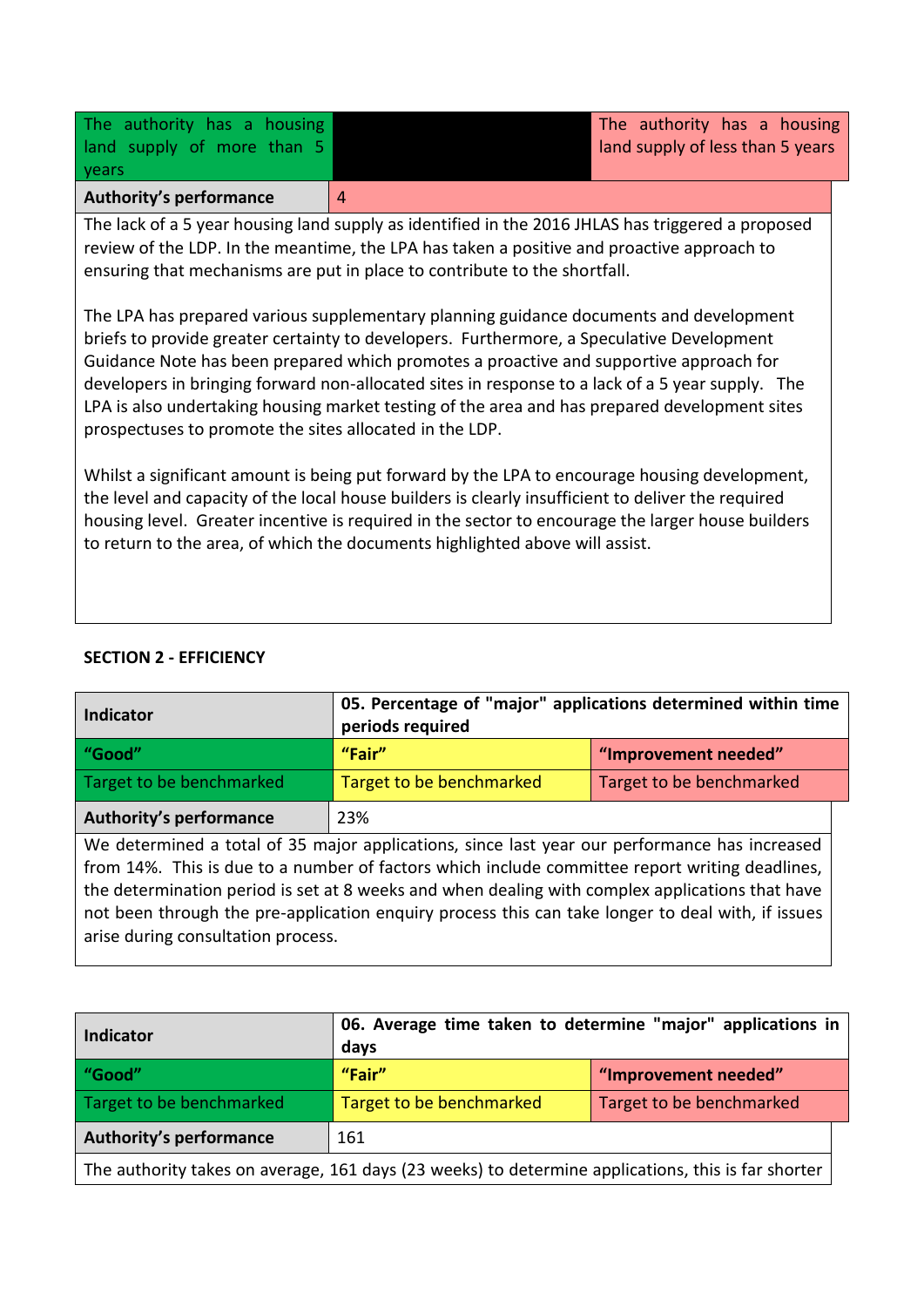than the Wales average of 213 days (30 weeks).

| Indicator                                                                                                                                                                    | 07. Percentage of all applications determined within time<br>periods required                                         |                                                                        |
|------------------------------------------------------------------------------------------------------------------------------------------------------------------------------|-----------------------------------------------------------------------------------------------------------------------|------------------------------------------------------------------------|
| "Good"                                                                                                                                                                       | "Fair"                                                                                                                | "Improvement needed"                                                   |
| More than 80% of applications<br>are determined within the<br>statutory time period                                                                                          | <b>Between</b> 60% and 80% of Less than 60% of applications<br>applications are determined<br>within<br>the<br>period | are determined within<br>the<br>statutory time   statutory time period |
| <b>Authority's performance</b><br>78                                                                                                                                         |                                                                                                                       |                                                                        |
| Performance has increased from last year by 14% and Conwy currently sits just above the Welsh<br>average. With only a limited number of authorities achieving more than 80%. |                                                                                                                       |                                                                        |

| <b>Indicator</b>                                                                                                                                                                                                                                                                                                                                                          | 08. Average time taken to determine all applications in days |                      |
|---------------------------------------------------------------------------------------------------------------------------------------------------------------------------------------------------------------------------------------------------------------------------------------------------------------------------------------------------------------------------|--------------------------------------------------------------|----------------------|
| "Good"                                                                                                                                                                                                                                                                                                                                                                    | "Fair"                                                       | "Improvement needed" |
| Less than 67 days                                                                                                                                                                                                                                                                                                                                                         | Between 67 and 111 days                                      | 112 days or more     |
| <b>Authority's performance</b>                                                                                                                                                                                                                                                                                                                                            | 74                                                           |                      |
| The average time taken to determine has dropped slightly since last year but this is still better<br>than the welsh average of 77 days. However, Conwy considers that speed does not always equal<br>quality and recognises that at times it is better to negotiate on an application to achieve a better<br>outcome/design and this can sometime take longer to achieve. |                                                              |                      |

# **SECTION 3 - QUALITY**

| <b>Indicator</b>                                                                                                                                                                                                                                                                                            | 09. Percentage of Member made decisions against officer advice |                                      |
|-------------------------------------------------------------------------------------------------------------------------------------------------------------------------------------------------------------------------------------------------------------------------------------------------------------|----------------------------------------------------------------|--------------------------------------|
| "Good"                                                                                                                                                                                                                                                                                                      | "Fair"                                                         | "Improvement needed"                 |
| Less than 5% of decisions                                                                                                                                                                                                                                                                                   | <b>Between</b><br>decisions                                    | 5% and 9% of 9% or more of decisions |
| <b>Authority's performance</b>                                                                                                                                                                                                                                                                              | 5                                                              |                                      |
| 57 applications were determined by Planning Committee with 5% of decisions being made<br>contrary to officer advice. This compared to 9% across Wales. Members continue to receive<br>regular training and updates to ensure that they have the relevant skills and knowledge to<br>determine applications. |                                                                |                                      |

| <b>Indicator</b> | 10. Percentage of appeals dismissed |                      |
|------------------|-------------------------------------|----------------------|
| "Good"           | "Fair"                              | "Improvement needed" |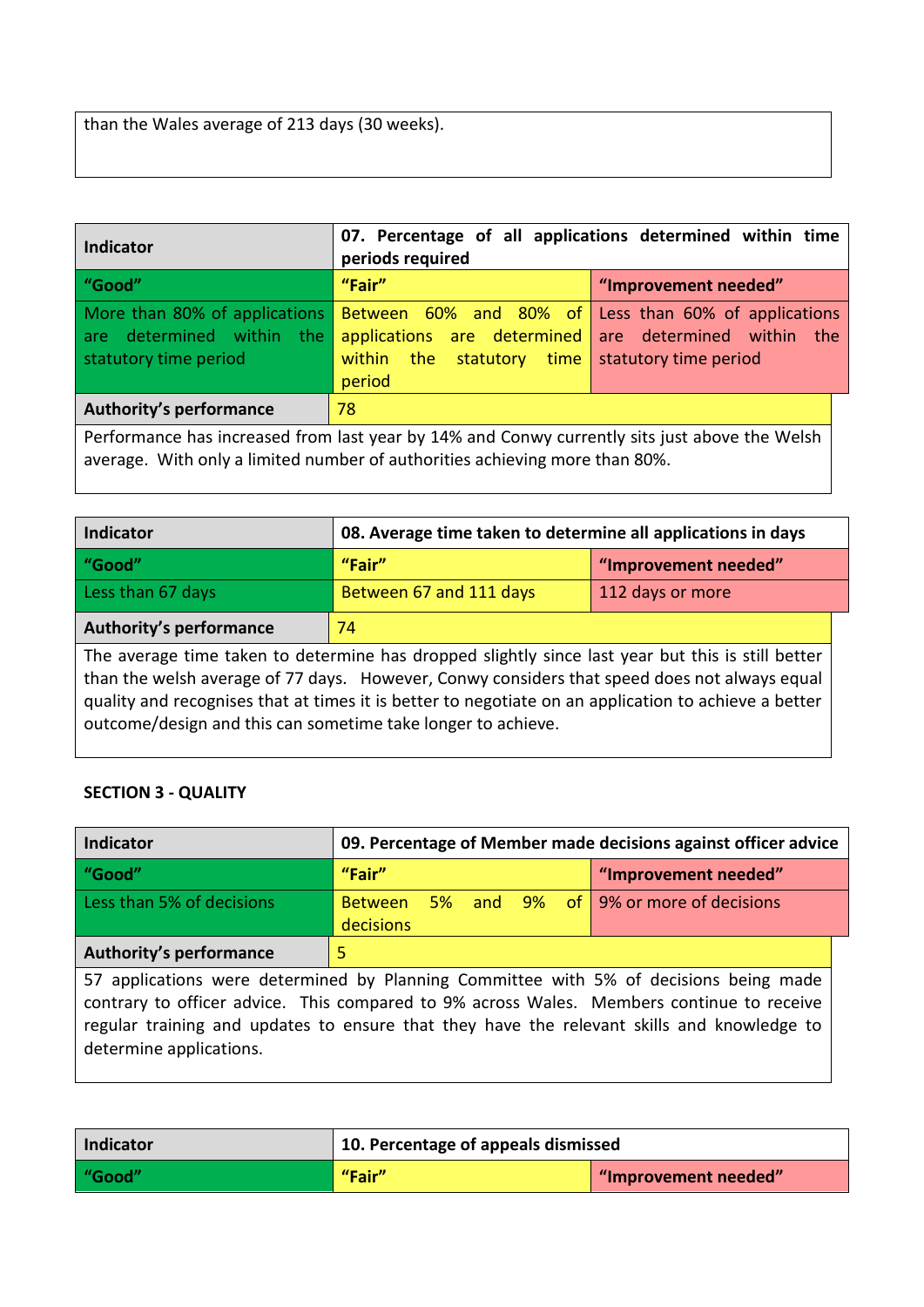|                                                                            | More than 66% (two thirds) of Between 55% and 66% of Less than 55% of planning         |  |
|----------------------------------------------------------------------------|----------------------------------------------------------------------------------------|--|
|                                                                            | planning decisions are planning decisions are decisions are successfully               |  |
|                                                                            | successfully defended at appeal   successfully defended at appeal   defended at appeal |  |
| <b>Authority's performance</b>                                             | -67                                                                                    |  |
| The authority still maintains a good level of service at defending appeals |                                                                                        |  |

| <b>Indicator</b>             | 11. Applications for costs at Section 78 appeal upheld in the<br>reporting period       |                                                        |
|------------------------------|-----------------------------------------------------------------------------------------|--------------------------------------------------------|
| "Good"                       | "Fair"                                                                                  | "Improvement needed"                                   |
| awarded against it at appeal | The authority has not had costs The authority has had costs The authority has had costs | awarded against it in one awarded against it in two or |
|                              | appeal case                                                                             | more appeal cases                                      |

| Authority's performance |  |
|-------------------------|--|
| N/a                     |  |
| $C = C = C$             |  |

#### **SECTION 4 – ENGAGEMENT**

| <b>Indicator</b>               | 12. Does the local planning authority allow members of the<br>public to address the Planning Committee? |                               |
|--------------------------------|---------------------------------------------------------------------------------------------------------|-------------------------------|
| "Good"                         |                                                                                                         | "Improvement needed"          |
| Members of the public are able |                                                                                                         | Members of the public are not |
| to address the Planning        |                                                                                                         | able to address the Planning  |
| <b>Committee</b>               |                                                                                                         | Committee                     |

| Authority's performance                                                                    | <b>Yes</b> |  |  |  |  |
|--------------------------------------------------------------------------------------------|------------|--|--|--|--|
| The authority has for a number of years allowed members of the public the opportunity to   |            |  |  |  |  |
| address Planning Committee and has adopted a procedure for speaking at Planning Committee. |            |  |  |  |  |

<u> 1989 - Andrea Station Barbara, amerikan personal di sebagai personal di sebagai personal di sebagai personal</u>

| Indicator                                                                | 13. Does the local planning authority have an officer on duty to<br>provide advice to members of the public? |
|--------------------------------------------------------------------------|--------------------------------------------------------------------------------------------------------------|
| "Good"                                                                   | "Improvement needed"                                                                                         |
| Members of the public can<br>seek advice from a duty<br>planning officer | There is no duty planning<br>officer available                                                               |

| <b>Authority's performance</b> | <b>Yes</b>                                                                                      |
|--------------------------------|-------------------------------------------------------------------------------------------------|
|                                | Although the authority does not have a dedicated officer responsible for providing advice, this |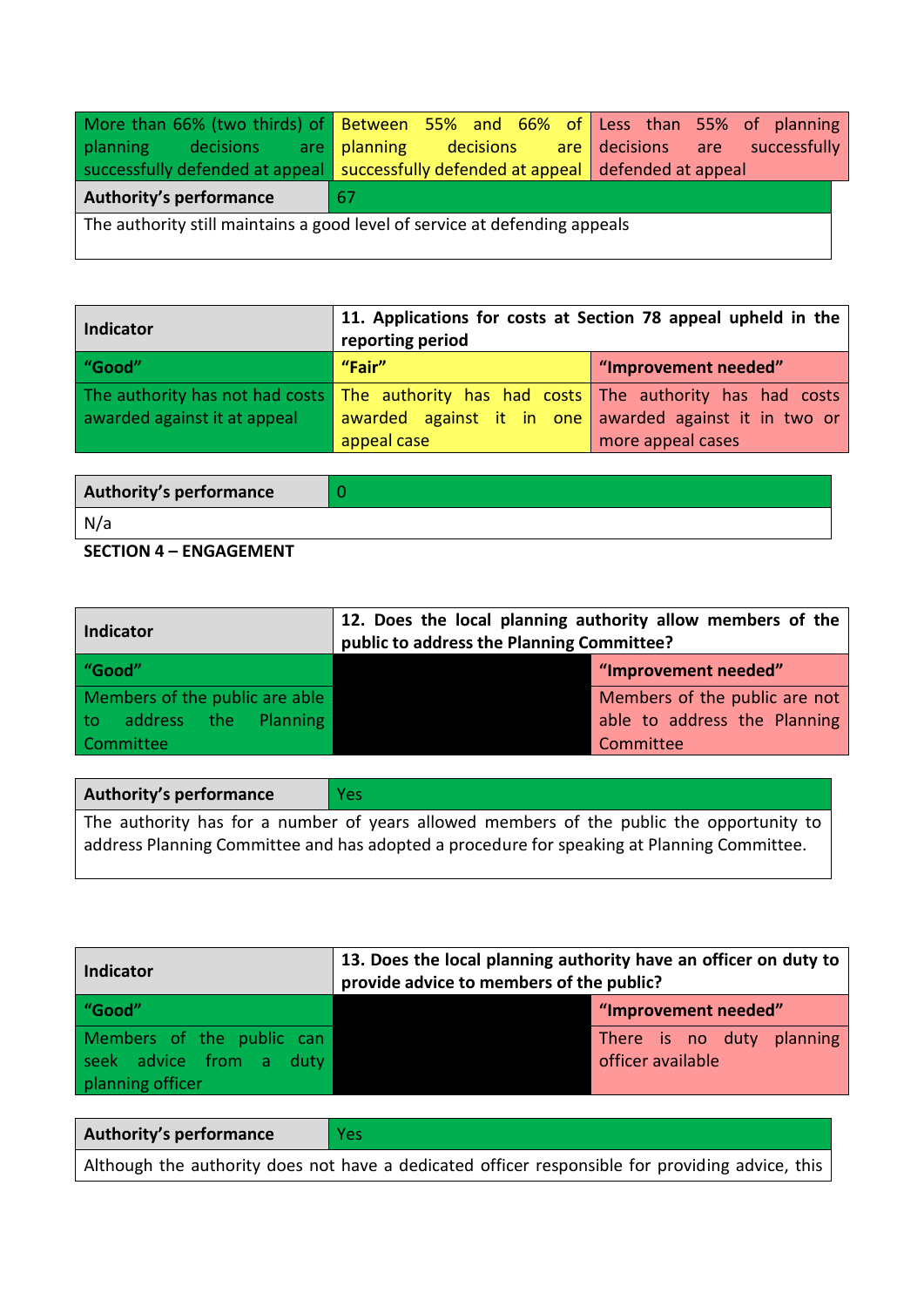role is shared amongst all the Planning Officers on a rota basis.

| <b>Indicator</b> | 14. Does the local planning authority's web site have an online<br>register of planning applications, which members of the public<br>can access track their progress (and view their content)?    |                         |  |  |  |  |  |  |  |  |
|------------------|---------------------------------------------------------------------------------------------------------------------------------------------------------------------------------------------------|-------------------------|--|--|--|--|--|--|--|--|
| "Good"           | "Fair"                                                                                                                                                                                            | "Improvement needed"    |  |  |  |  |  |  |  |  |
| online           | All documents are available Only the planning application No<br>details are available online, and $\vert$ information is published online<br>access to other documents<br>must be sought directly | application<br>planning |  |  |  |  |  |  |  |  |

| <b>Authority's performance</b> |  |  |  | <b>Yes</b> |  |  |                                                                                   |  |
|--------------------------------|--|--|--|------------|--|--|-----------------------------------------------------------------------------------|--|
|                                |  |  |  |            |  |  | Since 2013, the authority has placed all new planning applications and associated |  |
| correspondence on its website. |  |  |  |            |  |  |                                                                                   |  |

## **SECTION 5 – ENFORCEMENT**

| <b>Indicator</b>         | 15. Percentage of enforcement cases investigated (determined<br>whether a breach of planning control has occurred and, if so,<br>resolved whether or not enforcement action is expedient)<br>within 84 days |                          |  |  |  |  |
|--------------------------|-------------------------------------------------------------------------------------------------------------------------------------------------------------------------------------------------------------|--------------------------|--|--|--|--|
| "Good"                   | "Fair"<br>"Improvement needed"                                                                                                                                                                              |                          |  |  |  |  |
| Target to be benchmarked | Target to be benchmarked                                                                                                                                                                                    | Target to be benchmarked |  |  |  |  |

| Authority's performance | 100%                                                                                                                                                          |
|-------------------------|---------------------------------------------------------------------------------------------------------------------------------------------------------------|
|                         | This is a new indicator and the authority was only able to partially report on this indicator due to                                                          |
|                         | the time taken to change back office systems. However these results shows, even with<br>diminished, staffing levels that the performance has been maintained. |

| Indicator                                                                                                                                                                                   | 16. Average time taken to investigate enforcement cases |  |  |  |  |  |  |
|---------------------------------------------------------------------------------------------------------------------------------------------------------------------------------------------|---------------------------------------------------------|--|--|--|--|--|--|
| "Good"                                                                                                                                                                                      | "Fair"<br>"Improvement needed"                          |  |  |  |  |  |  |
| Target to be benchmarked                                                                                                                                                                    | Target to be benchmarked<br>Target to be benchmarked    |  |  |  |  |  |  |
| <b>Authority's performance</b><br>13                                                                                                                                                        |                                                         |  |  |  |  |  |  |
| This is a new indicator and the authority was only able to partially report on this indicator due to<br>the time taken to change hack office systems. However these results shows even with |                                                         |  |  |  |  |  |  |

the time taken to change back office systems. However these results shows, even with diminished, staffing levels that the performance has been maintained.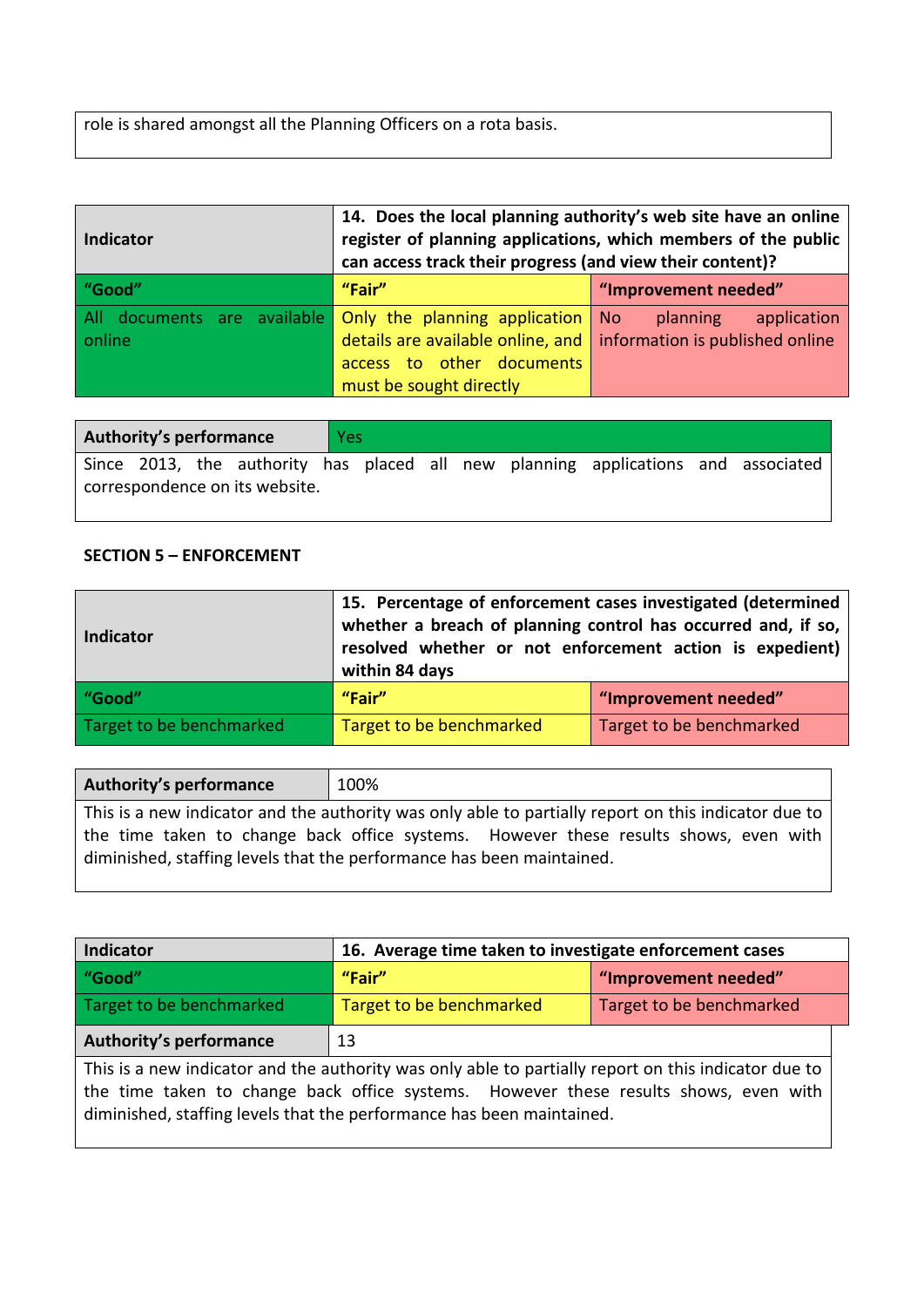| <b>Indicator</b>               | Percentage of enforcement cases where enforcement<br>17.<br>action is taken or a retrospective application granted within 180<br>days from the start of the case (in those cases where it was<br>expedient to enforce) |                          |  |  |  |  |  |  |
|--------------------------------|------------------------------------------------------------------------------------------------------------------------------------------------------------------------------------------------------------------------|--------------------------|--|--|--|--|--|--|
| "Good"                         | "Fair"<br>"Improvement needed"                                                                                                                                                                                         |                          |  |  |  |  |  |  |
| Target to be benchmarked       | Target to be benchmarked                                                                                                                                                                                               | Target to be benchmarked |  |  |  |  |  |  |
| <b>Authority's performance</b> | 81                                                                                                                                                                                                                     |                          |  |  |  |  |  |  |
| See above comment              |                                                                                                                                                                                                                        |                          |  |  |  |  |  |  |

| Indicator                                                                                            | 18. Average time taken to take enforcement action    |  |  |  |  |  |
|------------------------------------------------------------------------------------------------------|------------------------------------------------------|--|--|--|--|--|
| "Good"                                                                                               | "Fair"<br>"Improvement needed"                       |  |  |  |  |  |
| Target to be benchmarked                                                                             | Target to be benchmarked<br>Target to be benchmarked |  |  |  |  |  |
| <b>Authority's performance</b><br>194                                                                |                                                      |  |  |  |  |  |
| This is a new indicator and the authority was only able to partially report on this indicator due to |                                                      |  |  |  |  |  |
| the time taken to change back office systems.                                                        |                                                      |  |  |  |  |  |

## **SECTION 6 – SUSTAINABLE DEVELOPMENT INDICATORS**

The purpose of the Sustainable Development Indicators is to measure the contribution the planning system makes to sustainable development in Wales.

The Sustainable Development Indicators will be used to measure the progress against national planning sustainability objectives, set out in Planning Policy Wales, and can be used to demonstrate to our stakeholders the role and scope of the planning system in delivering wider objectives. The information will also be useful to local planning authorities to understand more about the outcomes of the planning system and help inform future decisions.

| <b>Authority's returns</b> |                                                                      |
|----------------------------|----------------------------------------------------------------------|
|                            | the authority has for some time been able to provide a "full" return |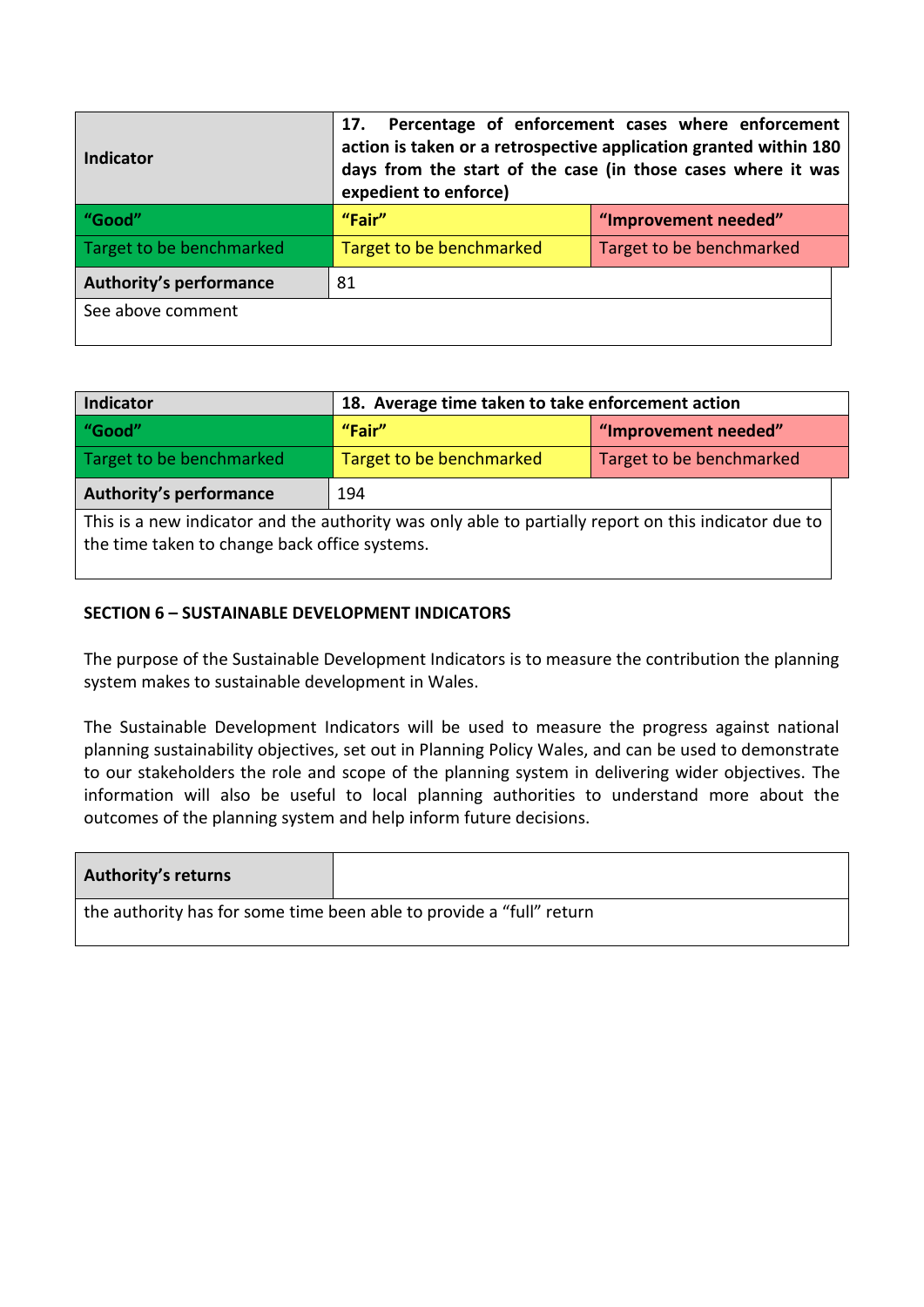|           | SD1. The floorspace (square metres) granted and refused |  |  |  |
|-----------|---------------------------------------------------------|--|--|--|
| Indicator | planning permission for new economic development on     |  |  |  |
|           | allocated employment sites during the year.             |  |  |  |

| <b>Granted (square metres)</b> |       |
|--------------------------------|-------|
| Authority's data               | 2,464 |

| <b>Refused (square metres)</b> |  |
|--------------------------------|--|
| Authority's data               |  |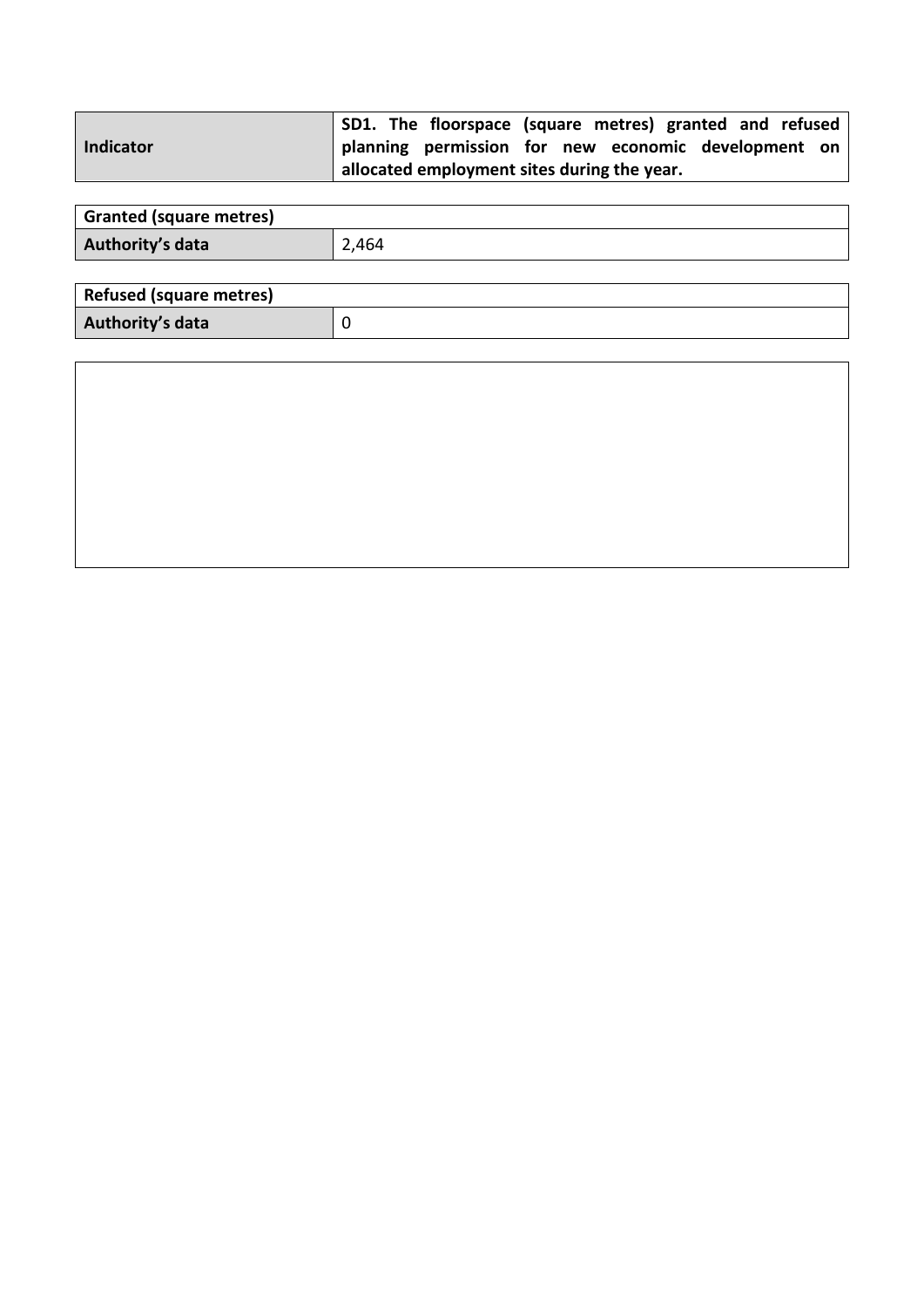| Indicator | SD2. Planning permission granted for renewable and low carbon |
|-----------|---------------------------------------------------------------|
|           | $\mathsf{I}$ energy development during the year.              |
|           |                                                               |

| Granted permission (number of applications) |   |  |
|---------------------------------------------|---|--|
| Authority's data                            | ᆠ |  |

| Granted permission (MW energy generation) |  |  |
|-------------------------------------------|--|--|
| Authority's data                          |  |  |

| ,一个人的人都是一个人的人,但是,我们的人都是一个人的人,我们的人都是一个人的人,我们的人都是一个人的人,我们的人都是一个人的人,我们的人都是一个人的人,我们的<br>第一百一十一章 一个人的人,我们的人都是一个人的人,我们的人都是一个人的人,我们的人都是一个人的人,我们的人都是一个人的人,我们的人都是一个人的人,我们的人都是 |  |  |
|----------------------------------------------------------------------------------------------------------------------------------------------------------------------|--|--|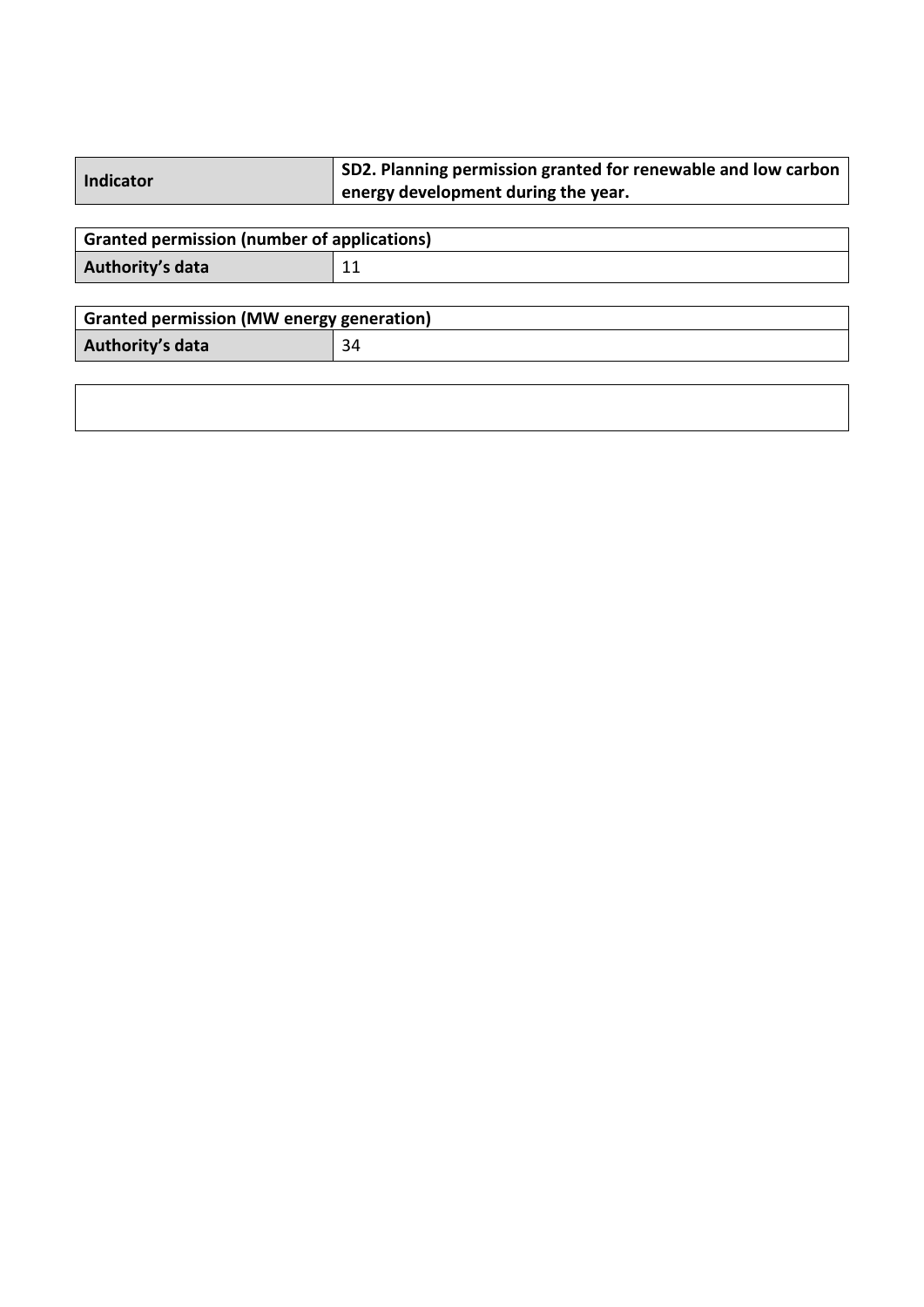| <b>Indicator</b>                     | SD3. The number of dwellings granted planning permission<br>during the year. |  |
|--------------------------------------|------------------------------------------------------------------------------|--|
|                                      |                                                                              |  |
| Market housing (number of units)     |                                                                              |  |
| Authority's data                     | 401                                                                          |  |
|                                      |                                                                              |  |
| Affordable housing (number of units) |                                                                              |  |
| Authority's data                     | 65                                                                           |  |
|                                      |                                                                              |  |
|                                      |                                                                              |  |
|                                      |                                                                              |  |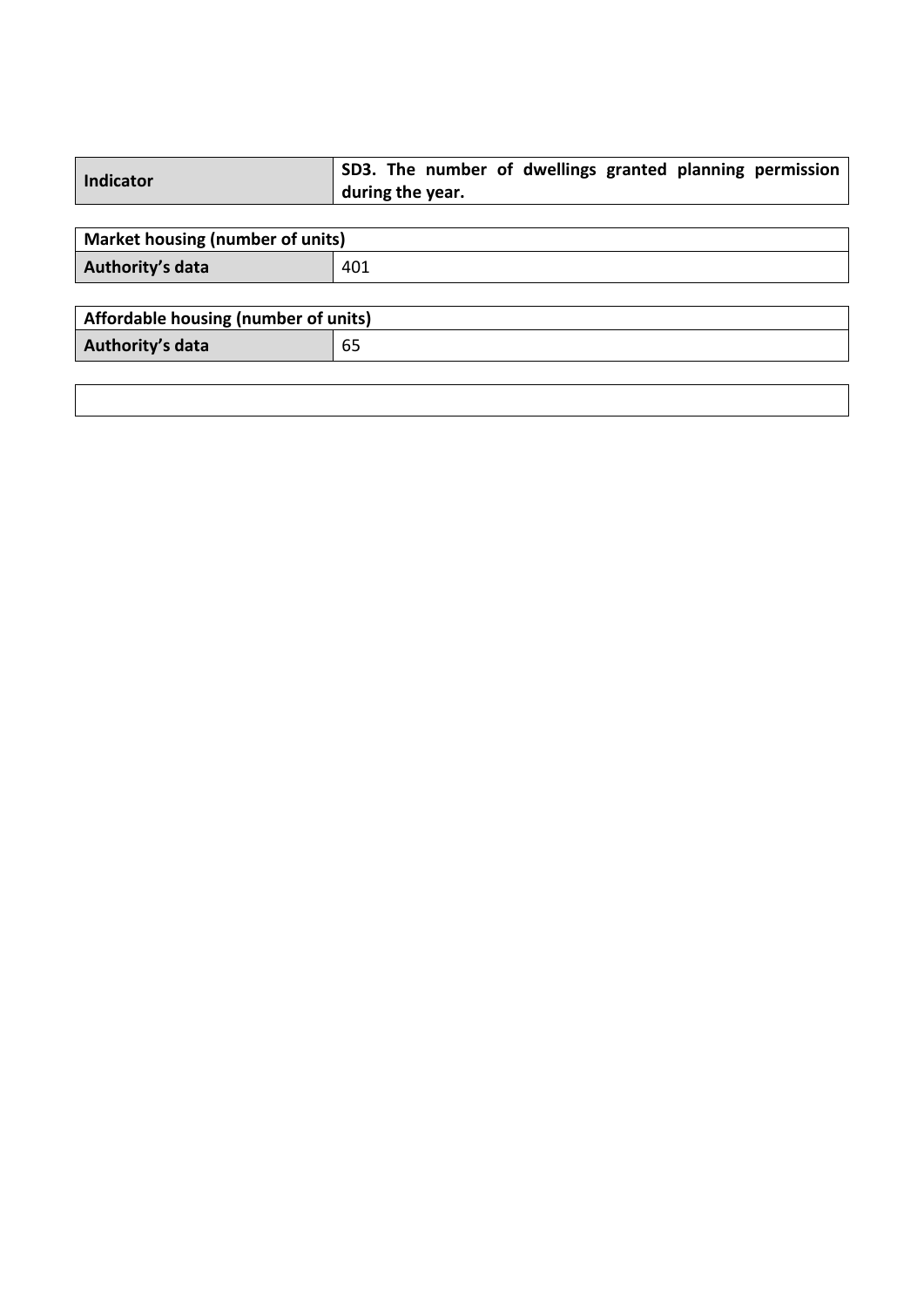| <b>Indicator</b> | SD4. Planning permission granted and refused for development $ $ |
|------------------|------------------------------------------------------------------|
|                  | in C1 and C2 floodplain areas during the year.                   |

| Number of residential units (and also hectares of non-residential units) that DID NOT meet all<br>TAN 15 tests which were GRANTED permission |     |  |
|----------------------------------------------------------------------------------------------------------------------------------------------|-----|--|
| Authority's data                                                                                                                             | - 6 |  |

| Number of residential units (and also hectares of non-residential units) that did not meet all TAN |    |  |
|----------------------------------------------------------------------------------------------------|----|--|
| 15 tests which were REFUSED permission on flood risk grounds                                       |    |  |
| Authority's data                                                                                   | 13 |  |

| Number of residential units (and also hectares of non-residential units) that MET all TAN 15 tests |    |  |
|----------------------------------------------------------------------------------------------------|----|--|
| which were GRANTED permission                                                                      |    |  |
| Authority's data                                                                                   | 98 |  |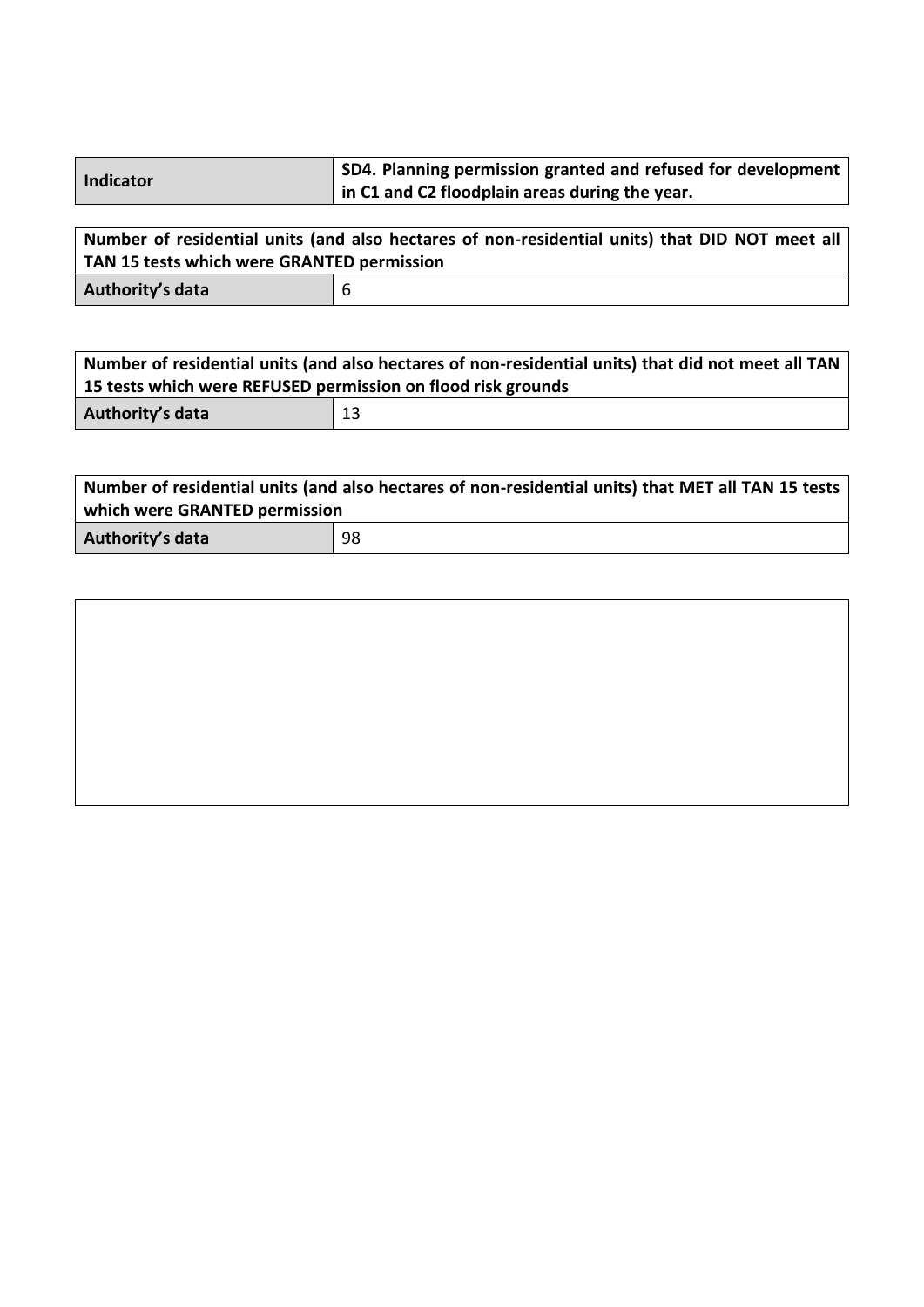|           | SD5. The area of land (ha) granted planning permission for new |
|-----------|----------------------------------------------------------------|
| Indicator | development on previously developed land and greenfield land   |
|           | during the year.                                               |

| Previously developed land (hectares) |  |
|--------------------------------------|--|
| Authority's data                     |  |

| <b>Greenfield land (hectares)</b> |    |
|-----------------------------------|----|
| Authority's data                  | 45 |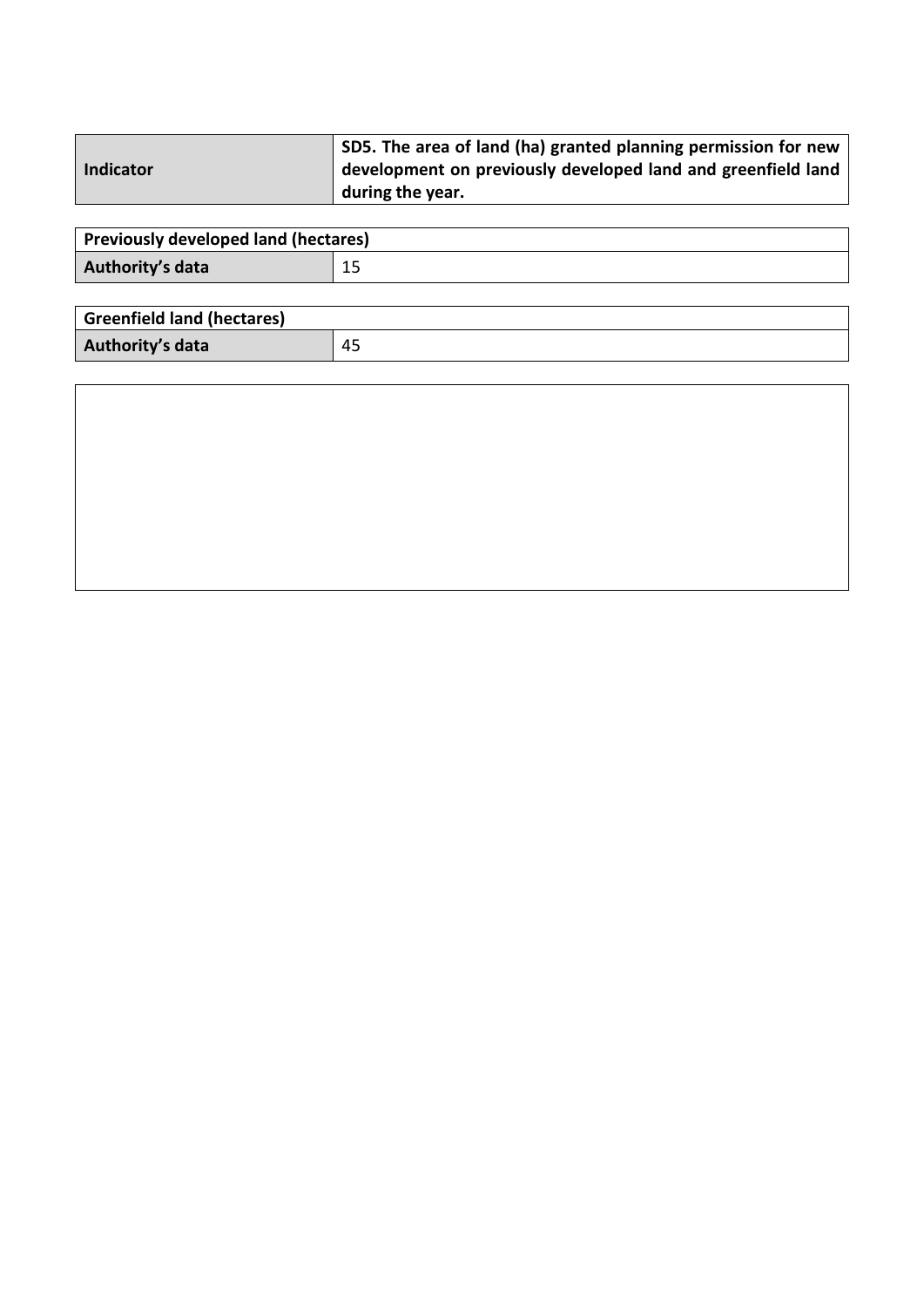|                  | SD6. The area of public open space (ha) that would be lost and |
|------------------|----------------------------------------------------------------|
| <b>Indicator</b> | gained as a result of development granted planning permission  |
|                  | during the quarter.                                            |

| Open space lost (hectares) |  |
|----------------------------|--|
| Authority's data           |  |

| Open space gained (hectares) |  |
|------------------------------|--|
| Authority's data             |  |